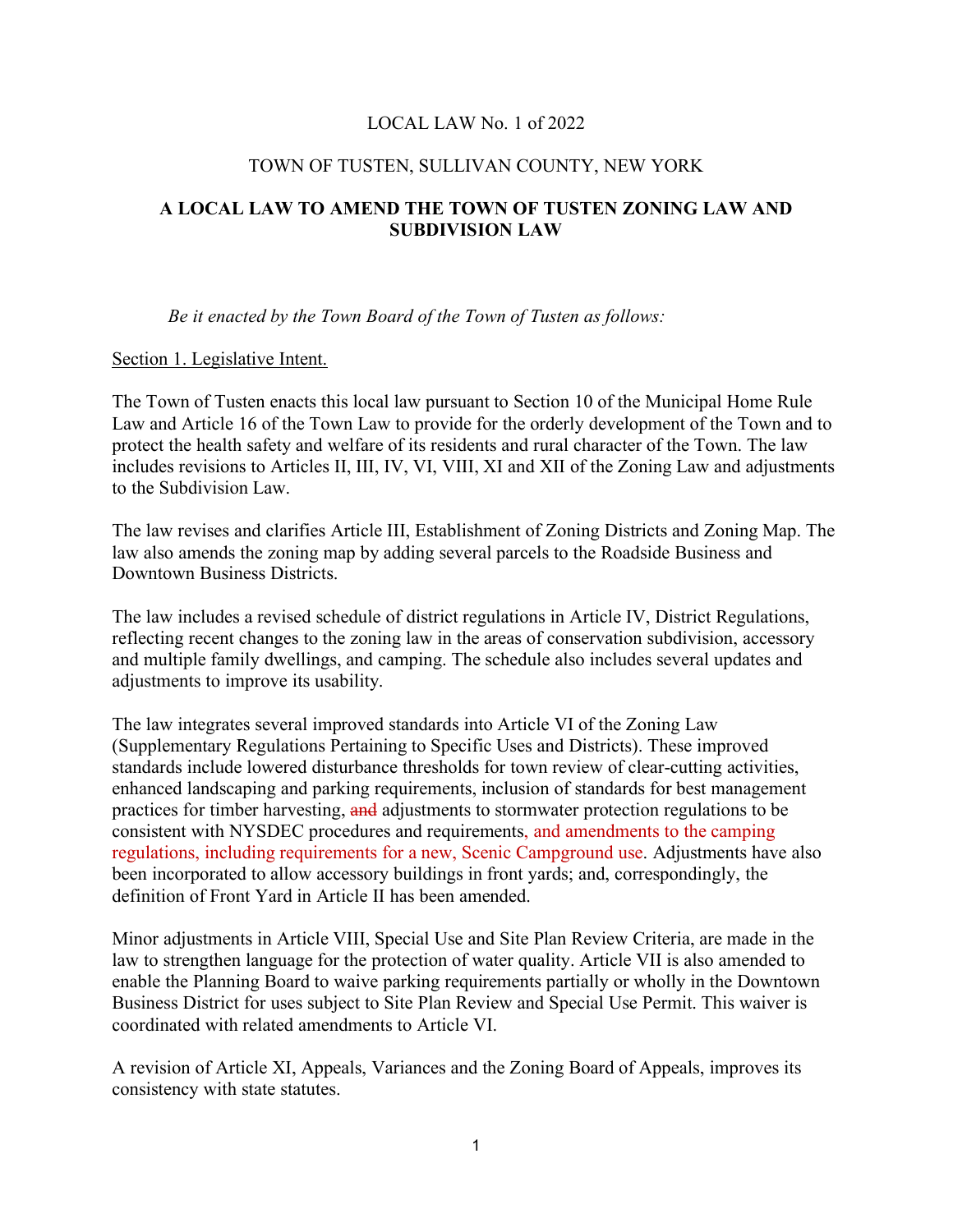A new section, Application and Review Fees, is added to Article XII, General Provisions, to help ensure that the town has sufficient resources to cover the costs of processing and reviewing applications.

The law's minor changes to the Subdivision Law encourage the use of vegetated riparian buffers.

### Section 2. Amendment to Article II, Section 2.1 of the Zoning Law:

Two Four new definitions entries are added as follows:

"CAMPGROUND - SCENIC: A commercial, low-impact use of a parcel of land or intended use to provide five (5) or more sites for placement of tents and/ or a limited number of lean-tos and which meets all requirements of Section 6.2.1.B of this zoning law, in addition to other applicable laws or regulations.

ENCLOSED STORAGE: Any structure used for commercial purposes for storage or shelter and not falling within the definition of "private garage" as herein established.

FUELING/ CHARGING STATION: a public or private facility for the dispensing of natural gas, including but not limited to Compressed Natural Gas (CNG) and Liquefied Natural Gas (LNG), or a charging facility with equipment for the purpose of transferring electric energy to a battery or other energy storage device in an electric vehicle."

# SCENIC CAMPGROUND: See Campground – Scenic."

#### The definition of YARD, FRONT is hereby removed and replaced with the following:

A. YARD, FRONT — An open space extending the full width of the lot between a principal building and the front lot line, unoccupied and unobstructed from the ground upward, except as herein permitted. A front yard is further defined to consist of two parts:

PRIMARY FRONT YARD – The open space of the front yard extending from the points of a buffer located twenty (20) feet from the front corners of the principal building to the front lot line, as shown in the diagram below.

SECONDARY FRONT YARD – The open space of the front yard not including and adjacent to the primary front yard extending to the front lot line and to the twenty- (20) foot setback with adjacent properties.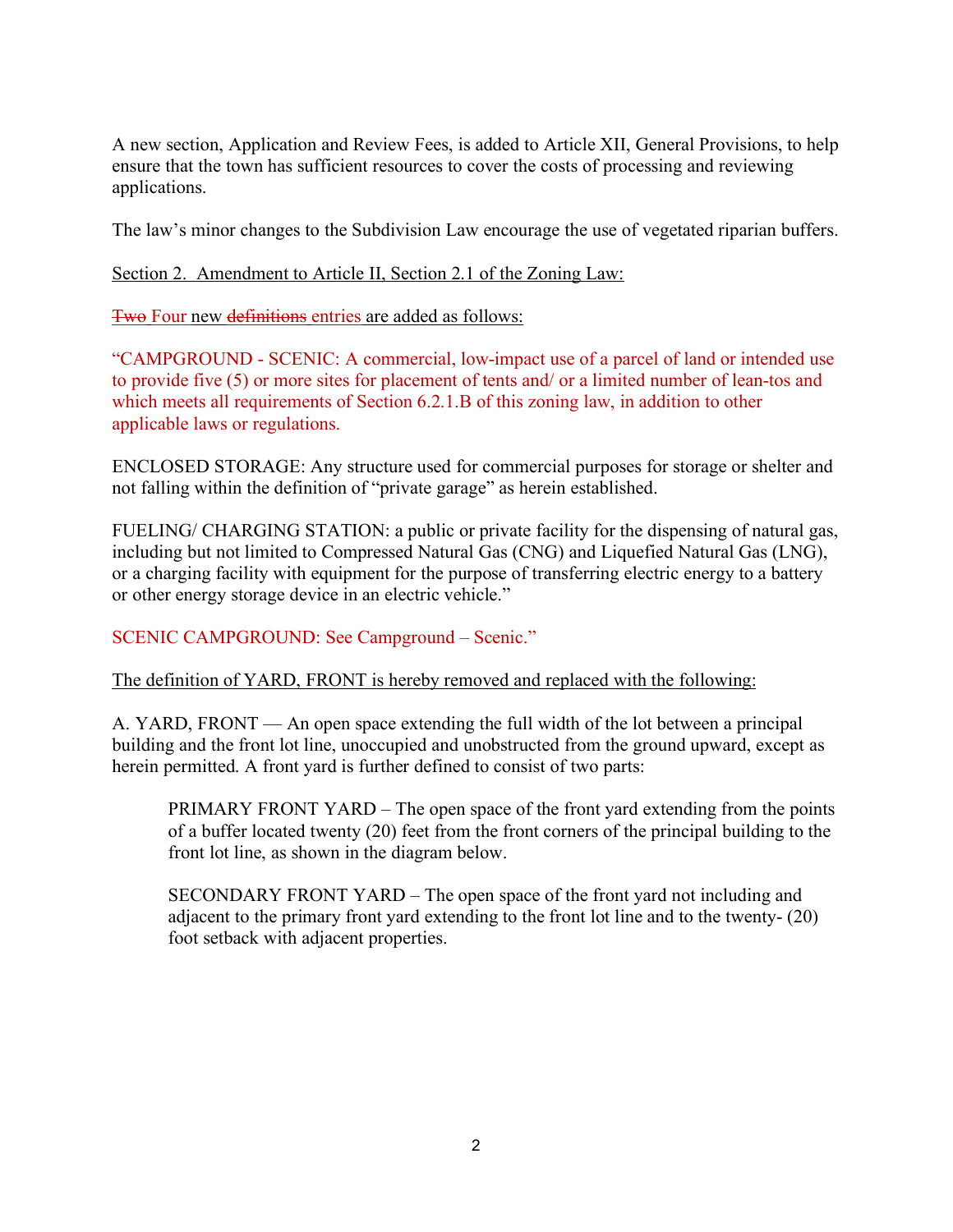

### The following definition of Gasoline Service Station replaces the existing definition for Gasoline Service Station:

"GASOLINE SERVICE STATION: Any building, structure, premises, area of land or any portion thereof that is used for the sale or dispensing of gasoline, oil or any other motor vehicle fuel and/or other lubricating substance or related products, which may also include the sale of food and household items or may be an accessory use to a convenience store. Any business or industry dispensing gasoline and servicing vehicles only for its own use will not be deemed to be a service station."

The existing definition for "Service Station" is removed in its entirety.

The following definitions of CAMPGROUND or RECREATIONAL VEHICLE PARK and RIVER ACCESS FACILITY are amended as follows:

The final sentence in the definition of CAMPGROUND or RECREATIONAL VEHICLE PARK is removed:

"Allowed as a Special Use in R1, R2, RR, RB and SR zoning districts."

The following second sentence is added to the definition of RIVER ACCESS FACILITY**:** 

"Examples of ancillary facilities include safety stations, kiosks, accessory buildings for storage of rescue equipment and other river related products, and port-o-johns."

Section 3. Article III, Section 3.0 Establishment of Districts, of the Zoning Law is hereby deleted and replaced as follows: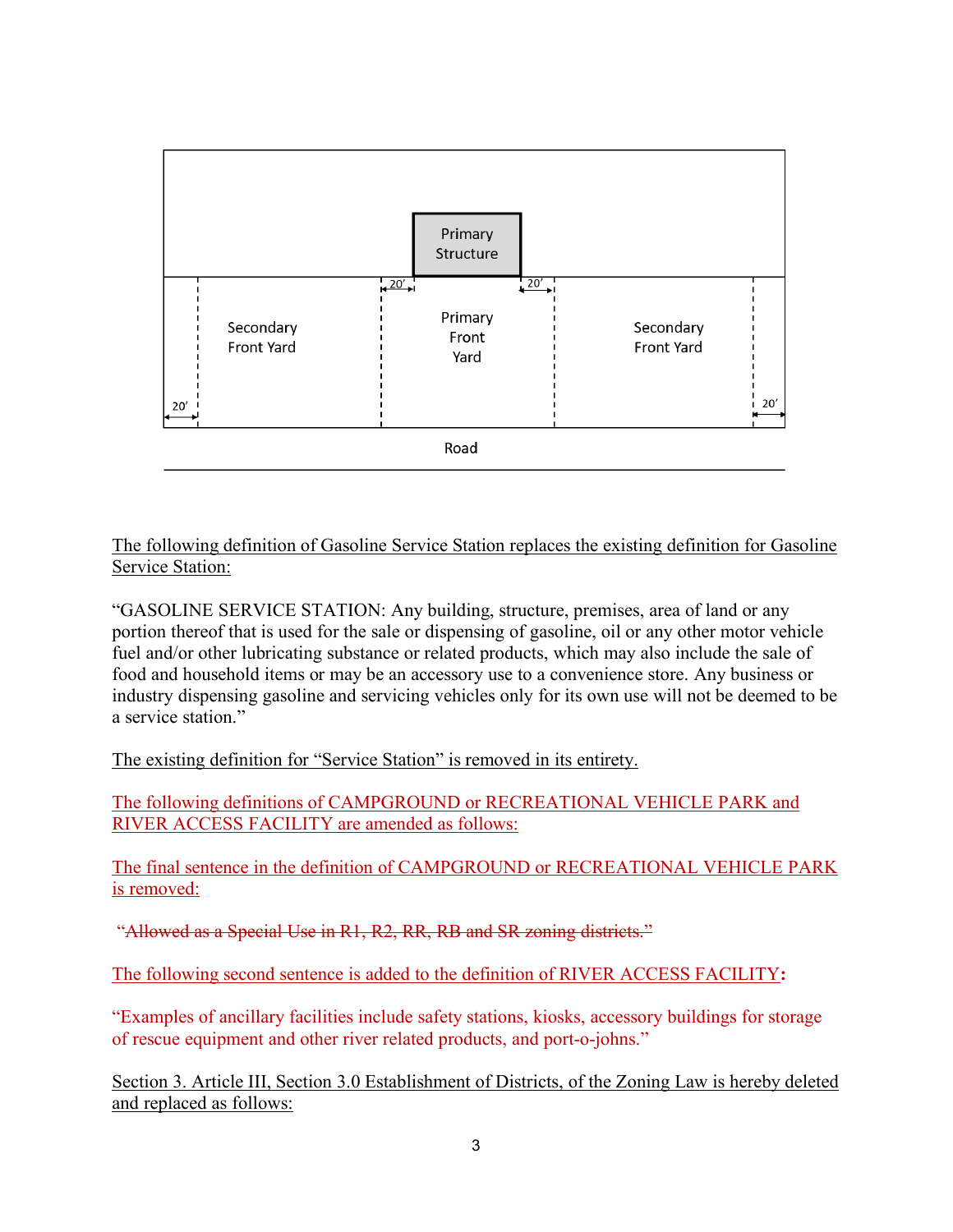### 3.0 ESTABLISHMENT OF DISTRICTS

The TOWN OF TUSTEN is hereby divided into the following types of zoning Districts:

- SR Scenic River District
- RR Recreational River District
- R-1- Rural Residential District
- R-2- Rural Development District
- GR General Residential District
- RB Roadside Business District
- DB Downtown Business District

Additionally, two zoning overlay districts are hereby established. A zoning overlay district is drawn on a map over a specific area, usually an area where there is a significant resource such as a shoreline, historic area or a mountain ridge. An overlay district supplements other land use regulation.

The first overlay zoning district is the Scenic Overlay (SO) District, which shall extend to twohundred and fifty (250) feet on each side of the boundary of the Route 97 right-of-way. The intent of the SO Overlay District is to further enhance the scenic and recreational features of the Delaware River and river corridor in the Scenic River (SR) and Recreational River (RR) Zoning Districts, in accordance with the Final River Management Plan: Upper Delaware Scenic and Recreational River, 1986. Article VI, Section 6.17 sets forth standards applicable to this overlay district as well as to the Scenic River (SR) and Recreational River (RR) Districts.

The second overlay zoning district is the Wellhead Protection Area (WHP), which was established via the Town of Tusten, Local Law 1 in 2001. As noted in Local Law 1, the purpose of establishing the Wellhead Protection Area (WHP) is to facilitate the adequate provision of water through the elimination or prevention of groundwater contamination in the vicinity of public drinking water supply wells operated by the Narrowsburg Water District. Section 4.17 of Local Law 1 delineates the WHP overlay district and the map of said overlay district is included in Appendix D of this zoning law.

In addition to requirements of this zoning law, portions of the Town have been mapped as "Special Flood Hazard Areas" by the National Flood Insurance Program (NFIP) under the auspices of the Federal Emergency Management Agency (FEMA). The Special Flood Hazard Areas are officially mapped on the Flood Insurance Rate Maps (F.I.R.M.), available at the Town offices via the Code Enforcement Officer. The Regulations for the Special Flood Hazard Areas are incorporated in the Town Code, Chapter 152 Flood Damage Prevention.

Portions of the Town of Tusten also lie within the congressionally-designated Upper Delaware Scenic and Recreational River Corridor, which is delineated in Appendix C. This area, which encompasses the Scenic Overlay District noted above, is defined by the National Park Service River Management Boundary in the Final River Management Plan: Upper Delaware Scenic and Recreational River, 1986. This boundary extends through the Scenic River, General Residential,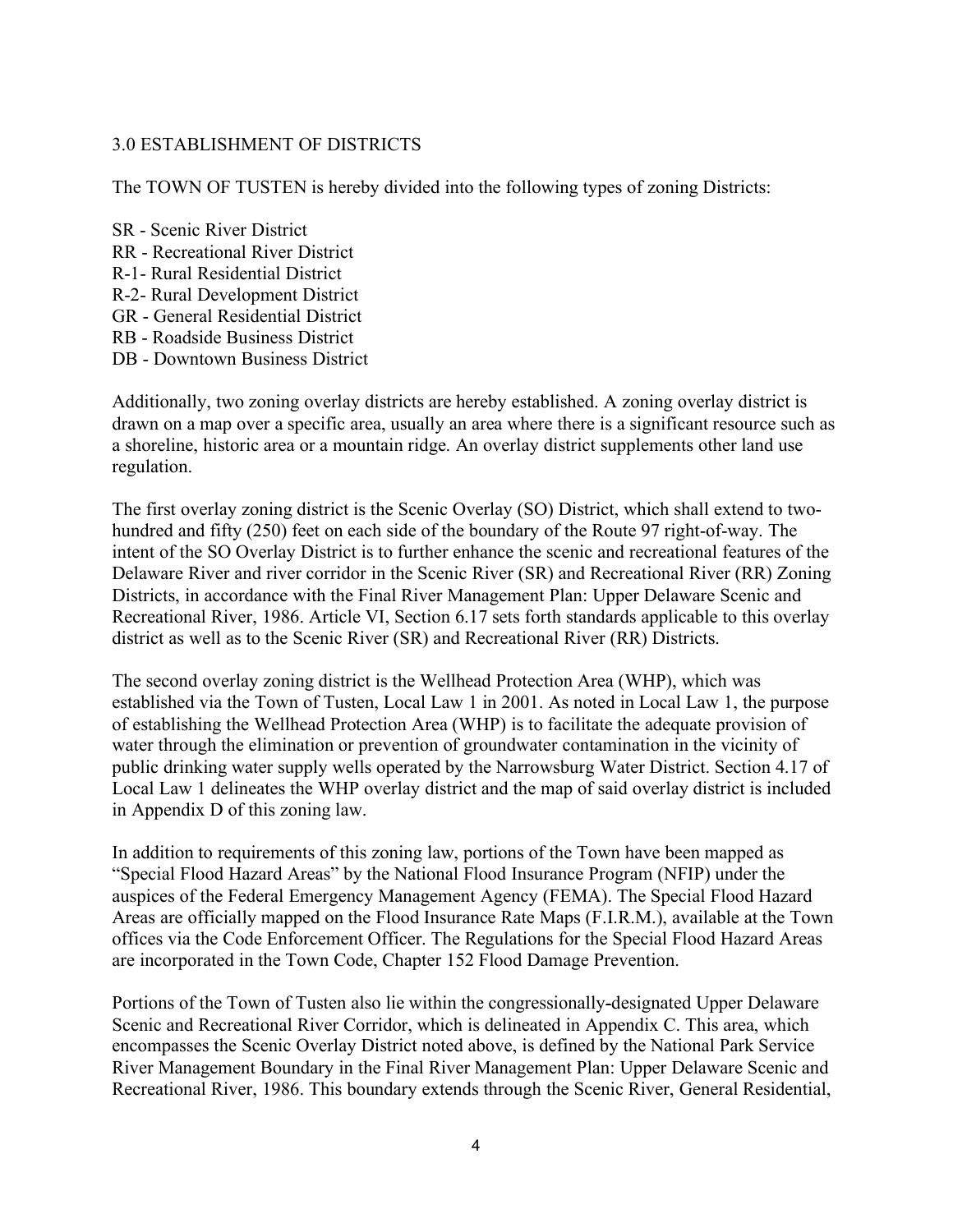Downtown Business, Roadside Business, and Rural Residential, and Recreational River Districts beginning from the edge of the Delaware River and extending .5 to .75 miles into each of the aforementioned zoning districts. Areas within the boundary must conform to the standards established by Final River Management Plan: Upper Delaware Scenic and Recreational River, 1986.

# Section 4. Article III, Section 3.1, Zoning Map, is hereby deleted and replaced as follows:

The Zoning Districts established by Section 3.0 of this Zoning Law, and the two Overlay Districts, are shown on the "Official Zoning Map of the TOWN OF TUSTEN," which, along with all explanatory matter thereon, is hereby made a part of this Zoning Law and shall be kept on file in the office of the Town Clerk. Unofficial reproductions of these maps are appended to this law for reference purposes only. The Flood Insurance Rate Maps (FIRM) prepared by the Federal Emergency Management Agency, are available at the Town offices via the Code Enforcement Officer (CEO).

Section 5. The Official Zoning Map of the Town of Tusten is hereby amended as follows and as shown on the revised Official Zoning Map attached to this law as Attachment A:

The following parcels, formerly of the General Residential District and comprising approximately 7.11 acres, are hereby added to Downtown Business District: 10.-1-14; 10.-1-13; 10.-1-12; 10.-1-11; 10.-1.10.3; 10.-3-1; 10.-3-18; 10.-3-17; 12.-2-1; 12.-2-2; 12.-2-3; 12.-3-2; 12.-3-3; 12.-16-5.4

The following parcel, formerly of the Recreational River District and comprising approximately 4.78 acres, is hereby added to Roadside Business District:

# 4.-1-4

The following parcels, formerly of the General Residential District and comprising approximately 28.59 acres, are hereby added to Roadside Business District:

8.-2-13; 8.-2-14; 8.-2-15; 8.-4-5; 10.-2-2; 10.-2-5.1; 10.-2-5.2; 10.-2-7; 10.-2-8; 10.-2-10; 10.-2-12; 10.-2-11; 10.-2-18; 10.-2-17; 10.-2-15; 10.-2-13

# Section 6. Amendment to Article IV

# The second paragraph in Section 4.0, Schedule of District Regulations, is hereby deleted and replaced as follows:

In accordance with 4.2 of these regulations, any use not specifically set forth as a permitted use, accessory use, or special use in any district shall be expressly prohibited in that district. See Article XIV of this law, regarding certain uses that are explicitly prohibited anywhere and everywhere throughout the Town. Other uses, e.g. Mass Gatherings, may be regulated separately by the Town Board. Uses defined in section 8.0 of this chapter involving the initial or cumulative disturbance of 43,560 or more square feet of soil surface area or any use involving the initial or cumulative construction, installation and/or replacement of 21,780 square feet or more of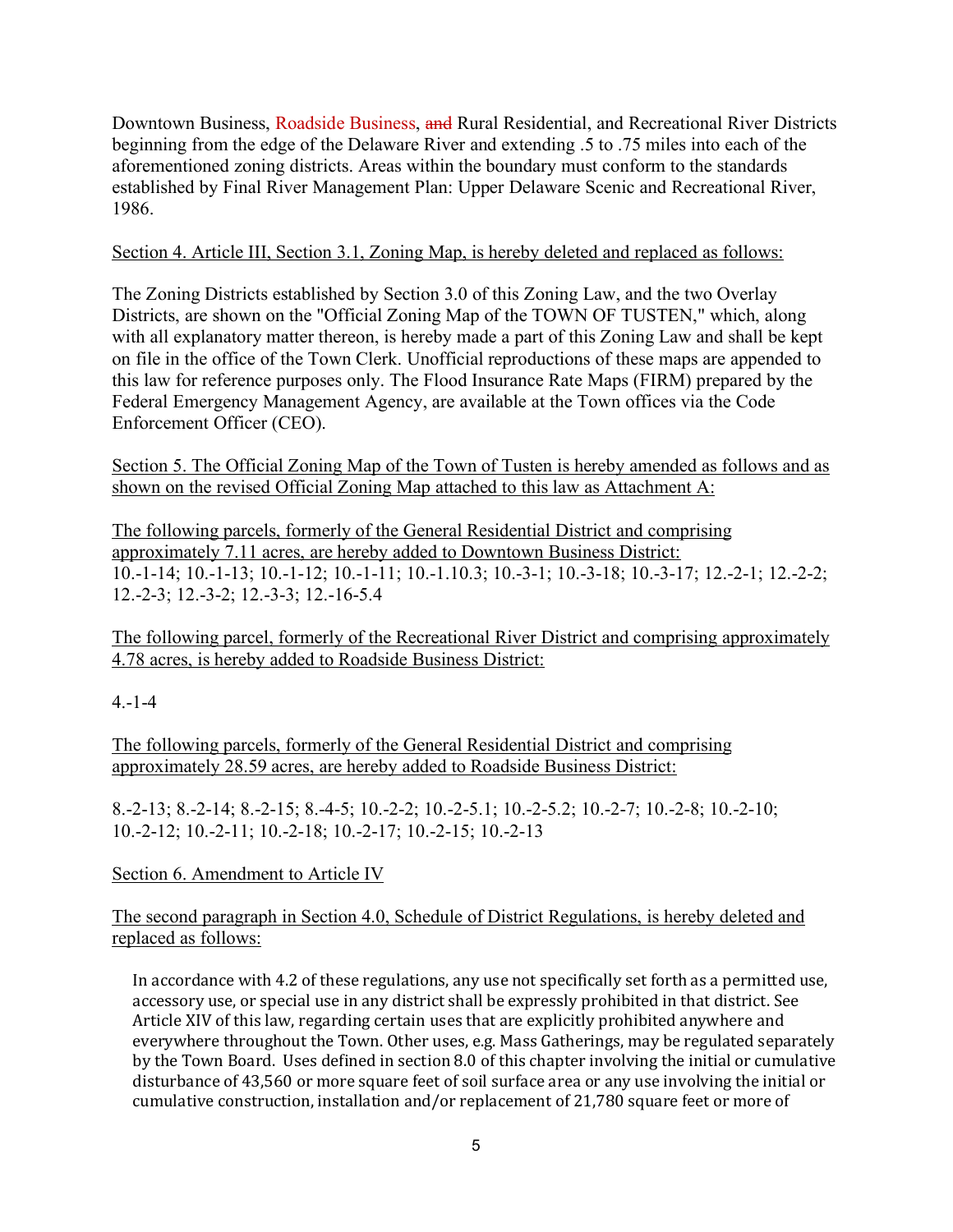buildings, structures or other impervious surface areas require a special use permit in all zoning districts. Special use permit is required in all zoning districts for clearcutting greater than one acre pursuant to section 6.19.

The Schedule of Uses is hereby amended to read as follows: with **bold/ underlined** text indicating additions and strikethrough indicating deletions:

| <b>SCENIC RIVER DISTRICT - SR</b> |                                   |                                                                                                                          |                               |
|-----------------------------------|-----------------------------------|--------------------------------------------------------------------------------------------------------------------------|-------------------------------|
|                                   |                                   | INTENT: The SR-Scenic River District is intended to complement the Upper Delaware Scenic and Recreational                |                               |
|                                   |                                   | River (UDSRR) corridor as defined and designated as a "Scenic Segment" in the November 1986, Upper Delaware              |                               |
|                                   |                                   | Final River Management Plan (RMP) prepared by the Conference of Upper Delaware Townships in cooperation                  |                               |
|                                   |                                   | with the National Park Service. This District is further intended to preserve the scenic character of the corridor which |                               |
| is presently undeveloped.         |                                   |                                                                                                                          |                               |
| <b>PRINCIPAL</b>                  | <b>ACCESSORY USES</b>             | SPECIAL USES [1]                                                                                                         | DEVELOPMENT                   |
| PERMITTED USES                    |                                   |                                                                                                                          | <b>STANDARDS</b>              |
| 1-family dwellings units          | <b>Accessory Dwelling</b>         | 1-family dwellings units on                                                                                              | The following minimum         |
| on slopes of $10\%$ or less       | <b>Campsite - Tent</b>            | slopes greater than $10\%$                                                                                               | standards shall be            |
| (not included                     | Commercial                        | Agribusiness Agricultural/On-                                                                                            | applicable to all uses unless |
| manufactured homes)               | Cemetery - private                | <b>Site Processing</b>                                                                                                   | otherwise regulated by this   |
| <b>Campsite - Tent</b>            | Carport                           | <b>Agricultural/Farm Operations</b>                                                                                      | Zoning Law:                   |
| Commercial                        | <b>Customarily Accessory uses</b> |                                                                                                                          |                               |
| <b>Forest Management</b>          | (i.e. deck, patios, outdoor       | Bed & Breakfast Establishment                                                                                            | 5 acres<br>Lot area           |
| (2)                               | fireplace, see definition)        | <b>Campground - Scenic or RV</b>                                                                                         | 300 feet<br>Lot width         |
| <b>Wildlife Management</b>        | <b>Enclosed Storage</b>           | <b>Park</b>                                                                                                              | Minimum River & Road          |
|                                   | <b>Farmstand (seasonal)</b>       | Cemetery ies                                                                                                             | frontage 300 feet (each)      |
|                                   | <b>Greenhouse</b> (Private)       | Clearcutting (2)                                                                                                         | Minimum yard<br>dimensions:   |
|                                   | <b>HBHO</b>                       | Day Care Center                                                                                                          | Front yard<br>50 feet         |
|                                   | Keeping of not more than 3        | <b>Farmer's Market</b>                                                                                                   | Side yard<br>35 feet          |
|                                   | dogs over 4 months old            | Farm Stand (Year Round)                                                                                                  | Rear yard<br>50 feet          |
|                                   | Private Garage                    | Greenhouse [Commercial]                                                                                                  | Maximum permitted             |
|                                   | Private Stable                    | <b>Group Homes</b>                                                                                                       | 35 feet<br>building height    |
|                                   | Private Swimming Pool             | Hunting/Fishing/Sportsmen                                                                                                | Minimum Sq. ft. 500 sq. ft.   |
|                                   | Satellite Dish Antennae           | Club                                                                                                                     | Lot clearing (max.)<br>20%    |
|                                   | accessory to a residential        | <b>Hunting Preserve</b>                                                                                                  | Lot coverage<br>10%           |
|                                   | structure                         |                                                                                                                          | maximum; also see River       |
|                                   | Shed                              | Nursery (Commercial)                                                                                                     | Management Plan (RMP).        |
|                                   | Signs in association with         | <b>River Access Facility</b>                                                                                             |                               |
|                                   | an approved use                   | Accessory                                                                                                                |                               |
|                                   | <b>Small Scale Solar Energy</b>   | <b>Apartment/Family Based</b>                                                                                            |                               |
|                                   | <b>System</b>                     | <b>Forest Management</b>                                                                                                 |                               |
|                                   |                                   | Sawmill                                                                                                                  |                               |
|                                   |                                   | Value Added Wood                                                                                                         |                               |
|                                   |                                   | Processing                                                                                                               |                               |
|                                   |                                   | Wildlife Management                                                                                                      |                               |
| 100000                            |                                   |                                                                                                                          |                               |

NOTES:

(1) Special uses are additionally subject to site plan review by the Town of Tusten Planning Board.

**(2) See Section 6.6.2**

(2) Certain Home Based Businesses and Home Occupations are Special Uses; see Section 6.7.

(3) "Bed and Breakfast Establishments" refer to the different definitions of these uses included in this law. See Definitions.

#### **Recreational River District -RR**

| INTENT: The RR River District is intended to complement the Upper Delaware Scenic and Recreational River (UDSRR) |                                                                                                                 |                           |                  |  |
|------------------------------------------------------------------------------------------------------------------|-----------------------------------------------------------------------------------------------------------------|---------------------------|------------------|--|
|                                                                                                                  | as defined and designated as "Recreational Segment" in the November 1986, Upper Delaware Final River Management |                           |                  |  |
|                                                                                                                  | Plan (RMP) prepared by the Conference of Upper Delaware Townships in cooperation with the National Park         |                           |                  |  |
| Service. This District is further intended to preserve the scenic character of the corridor which is presently   |                                                                                                                 |                           |                  |  |
| undeveloped.                                                                                                     |                                                                                                                 |                           |                  |  |
| PRINCIPAL                                                                                                        | ACCESSORY USES                                                                                                  | SPECIAL USES <sup>1</sup> | DEVELOPMENT      |  |
| PERMITTED USES                                                                                                   |                                                                                                                 |                           | <b>STANDARDS</b> |  |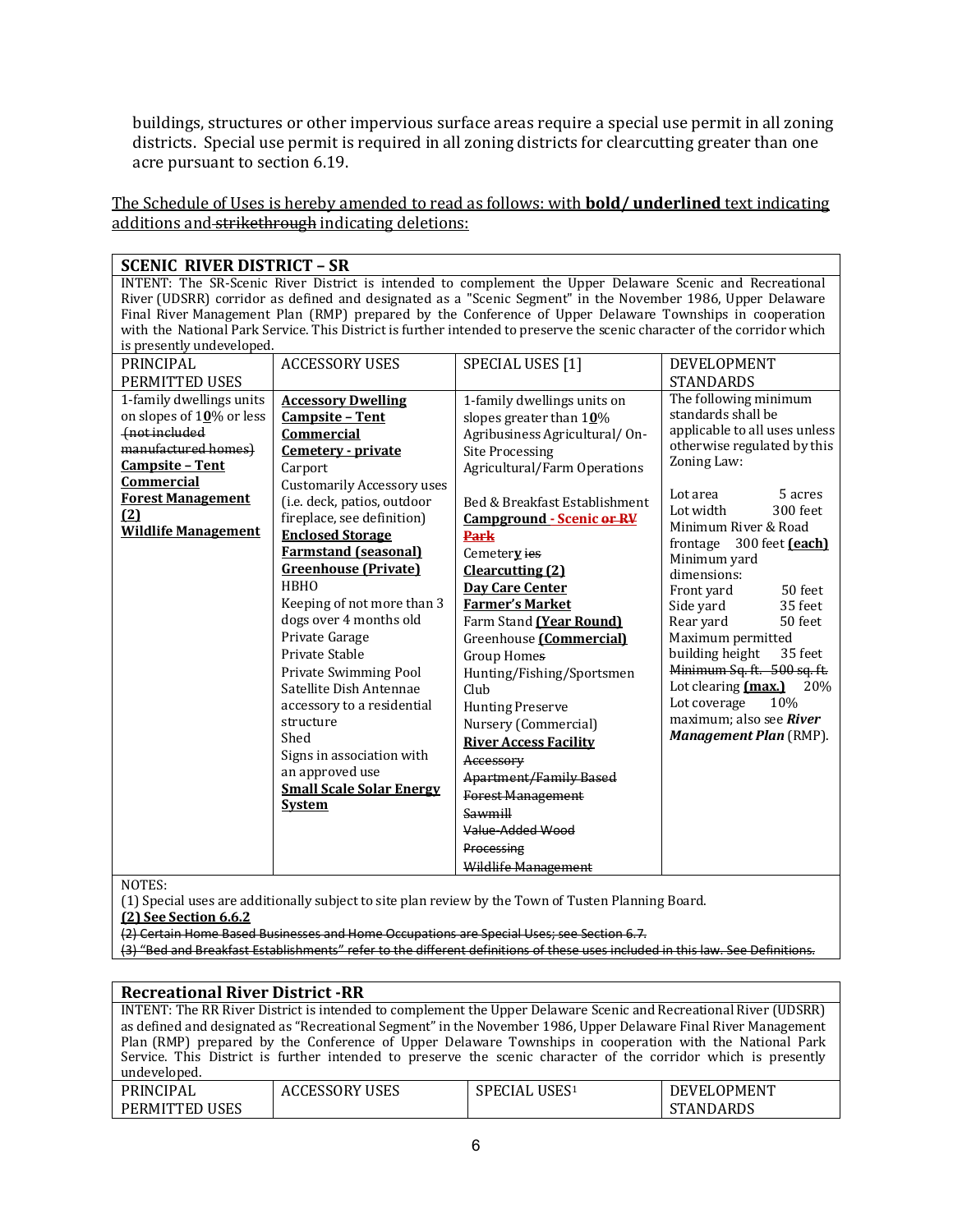| 1 & 2 family dwellings<br>units on slopes of 10%<br>or less<br><b>Campsite - Tent</b><br><b>Commercial</b><br><b>Farmstand (seasonal)</b><br><b>Forest Management</b><br>(2) | <b>Accessory Dwelling</b><br><b>Campsite - Tent</b><br><b>Commercial</b><br>Carport<br>Customary accessory uses<br>establishments<br><b>Essential Services</b><br><b>Enclosed Storage</b>                                                                                                                                                                                                                                                                                  | 1 & 2 family dwellings units<br>on slopes greater than $10\%$<br>Day Care Center<br>Agribusiness<br>Agricultural/Farm Operations<br>Agricultural/On-Site<br>Processing<br>Bed & Breakfast                                                                                                                                                                                                                                                                                                                                                                               | The following minimum<br>standards shall be<br>applicable to all uses<br>unless otherwise<br>regulated by this<br>Zoning Law:<br>3 acres<br>Lot area<br>300 feet<br>Lot width                                                                                                                                                                      |
|------------------------------------------------------------------------------------------------------------------------------------------------------------------------------|----------------------------------------------------------------------------------------------------------------------------------------------------------------------------------------------------------------------------------------------------------------------------------------------------------------------------------------------------------------------------------------------------------------------------------------------------------------------------|-------------------------------------------------------------------------------------------------------------------------------------------------------------------------------------------------------------------------------------------------------------------------------------------------------------------------------------------------------------------------------------------------------------------------------------------------------------------------------------------------------------------------------------------------------------------------|----------------------------------------------------------------------------------------------------------------------------------------------------------------------------------------------------------------------------------------------------------------------------------------------------------------------------------------------------|
| <b>Wildlife Management</b>                                                                                                                                                   | Home Greenhouses<br><b>Greenhouse</b> (Private)<br><b>HBHO</b><br>Keeping of not more than 3<br>dogs over 4 months old<br>Private Garage<br>Private Stable<br>Private swimming pool<br>Satellite Dish Antennae<br>accessory to a residential<br>structure<br>Shed<br>Signs in association with<br>an approved use<br><b>Small Scale Solar Energy</b><br><b>System</b><br>Cemetery - private<br><b>Ganoe liveries</b><br><b>Bed &amp; Breakfast</b><br><b>Establishment</b> | establishment<br>Campground or RV Park<br><b>Campground - Scenic</b><br><b>Ganoe Livery</b><br>Cemetery<br>Clearcutting (2)<br>Commercial Recreation<br><b>Communications Tower</b><br><b>Farmers Market (seasonal)</b><br><b>Forest Management</b><br>Farm Stand (Year-Round)<br><b>Greenhouse (Commercial)</b><br>Group Home<br>Hunting/Fishing/Sportsmen<br>Cl <sub>u</sub><br><b>Hunting Preserve</b><br>Large scale solar energy<br>system<br><b>Public Uses</b><br><b>River Access Facility</b><br>Sawmill<br>Small Hotel/Motel<br>Value-Added Wood<br>Processing | Minimum river or Road<br>300 feet<br>frontage<br>Minimum yard<br>dimensions:<br>Front yard<br>50 feet<br>35 feet<br>Side yard<br>Rear yard<br>50 feet<br>Maximum permitted<br>building height<br>35 feet<br>Minimum Sq Ft 500 ft sq<br>Lot clearing maximum<br>20%<br>Lot coverage maximum<br>10%; also see River<br><b>Management Plan (RMP).</b> |

NOTES:

(1) Special uses are additionally subject to site plan review by the Town of Tusten Planning Board.

**(2) See Section 6.6.2**

(2) Certain Home Based Businesses and Home Occupations are Special Uses; see Section 6.7.

|                                                                                                                                                                                                                                                                                                  | <b>Rural Residential District-R1</b>                                                                                                                                                                                                                                              |                                                                                                                                                                                                                                                                                                                               |                                                                                                                                                                                                                                                               |  |
|--------------------------------------------------------------------------------------------------------------------------------------------------------------------------------------------------------------------------------------------------------------------------------------------------|-----------------------------------------------------------------------------------------------------------------------------------------------------------------------------------------------------------------------------------------------------------------------------------|-------------------------------------------------------------------------------------------------------------------------------------------------------------------------------------------------------------------------------------------------------------------------------------------------------------------------------|---------------------------------------------------------------------------------------------------------------------------------------------------------------------------------------------------------------------------------------------------------------|--|
|                                                                                                                                                                                                                                                                                                  |                                                                                                                                                                                                                                                                                   | INTENT: The R1-Rural Residential District is intended to provide for low-density residential development in<br>combination with compatible commercial activities appropriate to rural areas of the Town of Tusten.                                                                                                            |                                                                                                                                                                                                                                                               |  |
| PRINCIPAL<br>PERMITTED USES                                                                                                                                                                                                                                                                      | ACCESSORY USES                                                                                                                                                                                                                                                                    | SPECIAL USES <sup>1</sup>                                                                                                                                                                                                                                                                                                     | DEVELOPMENT<br><b>STANDARDS</b>                                                                                                                                                                                                                               |  |
| 1 & 2 family dwellings<br>units on slopes of 15%<br>or less.<br>Agriculture/Farm<br>Operation<br><b>Campsite - Tent</b><br><b>Commercial</b><br><b>Farmstand (seasonal)</b><br><b>Flea Market (seasonal)</b><br><b>Forest Management</b><br><u>(2)</u><br>(except sawmills)<br>Places of Worship | <b>Accessory Dwelling</b><br><b>Campsite - Tent</b><br><b>Commercial</b><br>Carport<br>Cemeteries - private<br>Customary Accessory<br><b>Uses</b><br>Enclosed Storage /PODS<br>Greenhouse (Private)<br><b>HBHO</b><br>Keeping of not more than<br>5 dogs at least 4 months<br>old | 1 & 2 family dwellings units<br>on slopes greater than 15%<br><b>Accessory Apartment/Family</b><br>Based<br>Adult-Oriented businesses<br>Agribusiness<br>Agricultural On-Site<br>Processing<br>Automotive, Vehicle &<br><b>Equipment Sales</b><br><b>Bed &amp; Breakfast</b><br><b>Establishment</b><br>Campground or RV Park | The following minimum<br>standards shall be<br>applicable to all uses<br>unless otherwise regulated<br>by this Zoning Law:<br>3 acres<br>Lot area<br>Lot width<br>300 feet<br>Minimum river & Road<br>frontage 300 feet (each)<br>Minimum yard<br>dimensions: |  |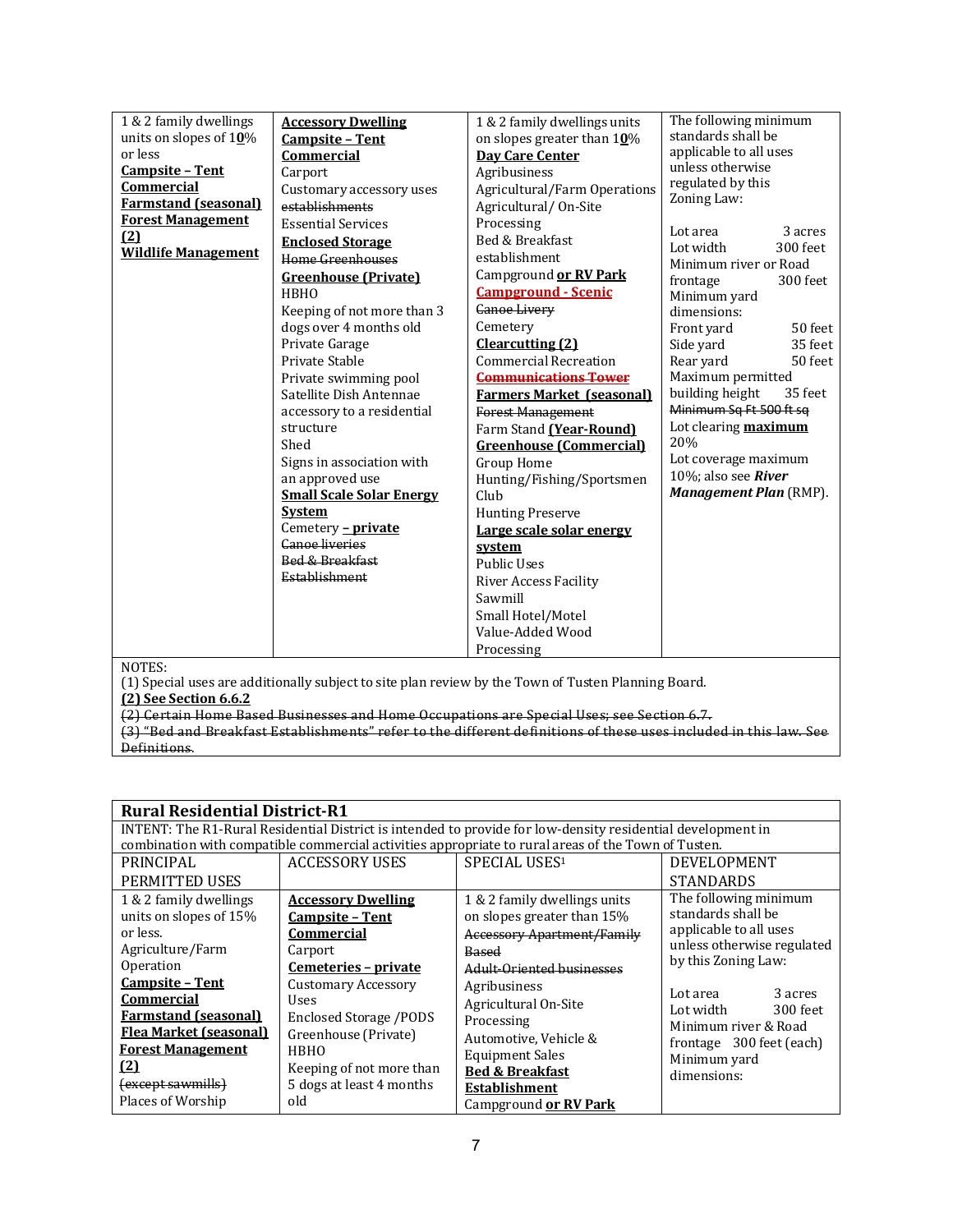| Public School         | Private Garage               | <b>Campground - Scenic</b>                                                                          | Front yard<br>50 feet      |
|-----------------------|------------------------------|-----------------------------------------------------------------------------------------------------|----------------------------|
| <b>Public Uses</b>    | Private Stable               | Cemetery                                                                                            | Side yard<br>35 feet       |
| <b>Studio</b>         | Private Swimming Pool        | Clearcutting (2)                                                                                    | Rear yard<br>50 feet       |
| Wildlife Management   | Satellite Dish antennae      | Day Care Center                                                                                     | Maximum permitted          |
|                       | accessory to a               | Club                                                                                                | building height<br>35 feet |
|                       | residential structure        | <b>Commercial Recreation</b>                                                                        | Minimum Sq Ft 500 sq ft    |
|                       | Shed                         | <b>Communications Tower</b>                                                                         | Lot clearing maximum       |
|                       | Signs in association with an | Eating and Drinking                                                                                 | 20%                        |
|                       | approved use                 | Establishment                                                                                       | Lot coverage maximum       |
|                       | <b>Small Scale Solar</b>     | <b>Farmers Mrkt. (Year-Round)</b>                                                                   | 43,560 sq. ft. or 25%,     |
|                       | <b>Energy System</b>         | Farmstand (Year-Round)                                                                              | whichever is less          |
|                       |                              | Flea Mrkt. (Year-Round)                                                                             |                            |
|                       |                              | <b>Gasoline Service Station</b>                                                                     |                            |
|                       |                              | <b>Fueling/Charging Station</b>                                                                     |                            |
|                       |                              | Greenhouse [Commercial]                                                                             |                            |
|                       |                              | Group Home                                                                                          |                            |
|                       |                              | Hunting/Fishing/Sportsmen's                                                                         |                            |
|                       |                              | Club                                                                                                |                            |
|                       |                              | <b>Hunting Preserve</b>                                                                             |                            |
|                       |                              | Kennel (Commercial)                                                                                 |                            |
|                       |                              | <b>Large Scale Solar Energy</b>                                                                     |                            |
|                       |                              | <b>System</b>                                                                                       |                            |
|                       |                              | Light Industry                                                                                      |                            |
|                       |                              | Manufactured Home Park                                                                              |                            |
|                       |                              | Mineral Extraction (mining)                                                                         |                            |
|                       |                              | <b>Motel and Hotel</b>                                                                              |                            |
|                       |                              | Motor Vehicle Repair                                                                                |                            |
|                       |                              | Public Utilities and                                                                                |                            |
|                       |                              | Facilities                                                                                          |                            |
|                       |                              | <b>Recreational Facility (public)</b>                                                               |                            |
|                       |                              | <b>Retail Shop</b><br>Sawmills                                                                      |                            |
|                       |                              | Seasonal Residence                                                                                  |                            |
|                       |                              | Summer Camp                                                                                         |                            |
|                       |                              | Value-Added Wood                                                                                    |                            |
|                       |                              | Processing                                                                                          |                            |
|                       |                              | (1) Special uses are additionally subject to site plan review by the Town of Tusten Planning Board. |                            |
| (2) See Section 6.6.2 |                              |                                                                                                     |                            |

(2) Certain Home Based Businesses and Home Occupations are Special Uses; see Section 6.7.

|                             | <b>Rural Development District-R2</b>                                                                    |                               |                                  |  |
|-----------------------------|---------------------------------------------------------------------------------------------------------|-------------------------------|----------------------------------|--|
|                             | INTENT: The R2-Rural Development District is intended to provide for moderate-density rural residential |                               |                                  |  |
|                             | neighborhoods in combination with essential commercial support activities.                              |                               |                                  |  |
| PRINCIPAL                   | <b>ACCESSORY USES</b>                                                                                   | SPECIAL USES <sup>1</sup>     | DEVELOPMENT                      |  |
| PERMITTED USES              |                                                                                                         |                               | <b>STANDARDS</b>                 |  |
| 1 & 2 family dwellings      | <b>Accessory Dwelling</b>                                                                               | 1 & 2 family dwellings units  | The following minimum            |  |
| units on slopes of 15%      | <b>Campsite - Tent Commercial</b>                                                                       | on slopes greater than 15%    | standards shall be               |  |
| or less                     | Carport                                                                                                 | Agribusiness                  | applicable to all uses           |  |
| Agriculture/Farm            | Cemetery - private                                                                                      | Agricultural, On-Site         | unless otherwise                 |  |
| <b>Operations</b>           | <b>Customary Accessory Uses</b>                                                                         | Processing                    | regulated by this Zoning<br>Law: |  |
| <b>Campsite - Tent</b>      | <b>Enclosed storage</b>                                                                                 | Automotive, Vehicle &         | 3 acres<br>Lot area              |  |
| <b>Commercial</b>           | Farmstand (seasonal)                                                                                    | <b>Equipment Sales</b>        | 300 feet<br>Lot width            |  |
| <b>Farmers Market</b>       | Farmers Market (seasonal)                                                                               | <b>Bed &amp; Breakfast</b>    | Minimum river & Road             |  |
| (seasonal)                  | Greenhouse (Private)                                                                                    | <b>Establishment</b>          | frontage 300 feet                |  |
| <b>Farmstand (seasonal)</b> | <b>HBHO</b>                                                                                             | <b>Building Supply Stores</b> |                                  |  |
| <b>Flea Market</b>          |                                                                                                         | <b>Campground or RV Park</b>  | (each)                           |  |
| (seasonal)                  |                                                                                                         |                               |                                  |  |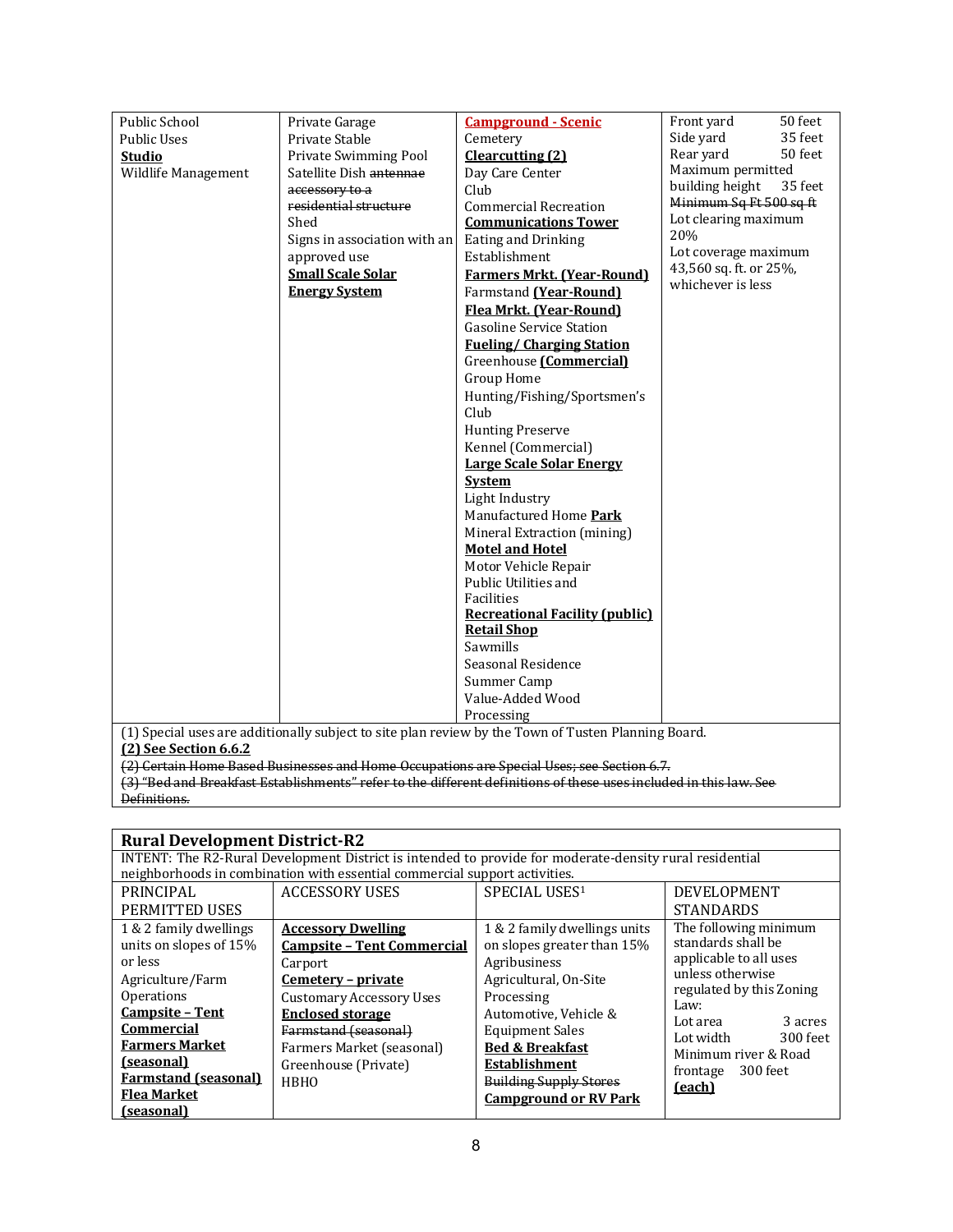| <b>Forest Management</b>   | Keeping of not more than 5      | <b>Campground - Scenic</b>                | Minimum yard               |
|----------------------------|---------------------------------|-------------------------------------------|----------------------------|
| (2)                        | dogs at least 4 months old      | Cemetery                                  | dimensions:                |
| <b>Wildlife Management</b> | Private Garage                  | <b>Clearcutting (2)</b>                   | Front yard<br>50 feet      |
| Group Home                 | Private Stable                  |                                           | Side yard<br>35 feet       |
| Museum                     | Private Swimming Pool           | <b>Clubs</b>                              | Rear yard<br>50 feet       |
|                            | Satellite Dish antennae         | <b>Communications Tower</b>               | Maximum permitted          |
|                            | accessory to a residential      | <b>Commercial Recreation</b>              | building height<br>35 feet |
|                            | structure                       | Day Care Center                           | Lot clearing max.          |
|                            | Shed                            | Eating and Drinking<br>Establishment      | 20%                        |
|                            | Signs in association with an    | <b>Educational Institution</b>            | Lot coverage max.          |
|                            | approved use                    |                                           | 43,560 sq. ft. or 25%,     |
|                            | <b>Small Scale Solar Energy</b> | Farm Stand (Year-Round)                   | whichever is less          |
|                            | <b>System</b>                   | <b>Farmers Market (Year-</b>              |                            |
|                            |                                 | Round)<br><b>Flea Market (Year-Round)</b> |                            |
|                            |                                 | <b>Gasoline Service Station</b>           |                            |
|                            |                                 | <b>Fueling/Charging Station</b>           |                            |
|                            |                                 | <b>Greenhouses (Commercial)</b>           |                            |
|                            |                                 | <b>Group Home</b>                         |                            |
|                            |                                 | Hotel and Motel                           |                            |
|                            |                                 | <b>Hunting Club</b>                       |                            |
|                            |                                 | <b>Large Scale Solar Energy</b>           |                            |
|                            |                                 | <b>System</b>                             |                            |
|                            |                                 | Light Industry                            |                            |
|                            |                                 | Manufactured Home                         |                            |
|                            |                                 | Motor Vehicle Repair                      |                            |
|                            |                                 | Multiple Family Dwelling                  |                            |
|                            |                                 | <b>Museum</b>                             |                            |
|                            |                                 | <b>Public Utilities &amp; Facilities</b>  |                            |
|                            |                                 | <b>Recreational Facility</b>              |                            |
|                            |                                 | (Public)                                  |                            |
|                            |                                 | <b>Retail Store</b>                       |                            |
|                            |                                 | <b>Service Establishment</b>              |                            |
|                            |                                 | <b>Studio</b>                             |                            |
|                            |                                 | <b>Veterinary Clinic</b>                  |                            |
|                            |                                 | <b>Wholesale Business/</b>                |                            |
|                            |                                 | <b>Wholesale Distribution</b>             |                            |
|                            |                                 | <b>Professional Office</b>                |                            |
|                            |                                 | Value-Added Wood                          |                            |
|                            |                                 | Processing                                |                            |
| NOTES:                     |                                 |                                           |                            |

NOTES:

(1) Special uses are subject to site plan review by the Town of Tusten Planning Board.

**(2) See Section 6.6.2**

(2) Certain Home Based Businesses and Home Occupations are Special Uses; see Section 6.7.

| <b>General Residential District-GR</b> |                                                                                                                 |                             |                            |
|----------------------------------------|-----------------------------------------------------------------------------------------------------------------|-----------------------------|----------------------------|
|                                        | INTENT: The GR-General Residential District is intended to provide for higher-density residential neighborhoods |                             |                            |
|                                        | where public water and sewer infrastructure is available, along with other essential public services.           |                             |                            |
| PRINCIPAL                              | <b>ACCESSORY USES</b>                                                                                           | SPECIAL USES1               | DEVELOPMENT                |
| PERMITTED USES                         |                                                                                                                 |                             | <b>STANDARDS</b>           |
| 1 & 2 family dwellings                 | <b>Accessory Dwelling</b>                                                                                       | 1 & 2 family dwellings      | The following standards    |
| units on slopes of 15%                 | Carport                                                                                                         | units on slopes of          | shall be applicable to all |
| or less                                | Customary accessory uses                                                                                        | greater than 15%            | uses unless otherwise      |
| <b>Forest Management</b>               | <b>Enclosed Storage</b>                                                                                         | <b>Clearcutting</b> (2)     | regulated by this Zoning   |
| (2)                                    | Greenhouse (private)                                                                                            | Day Care Center             | Law:                       |
| <b>Wildlife Management</b>             | <b>HBHO</b>                                                                                                     | <b>Ground Mounted Solar</b> |                            |
| <b>Public Uses</b>                     |                                                                                                                 | Panel                       | 15,000 sq ft<br>Lot area   |
|                                        |                                                                                                                 | Multiple Family Dwelling    | $100$ feet<br>Lot width    |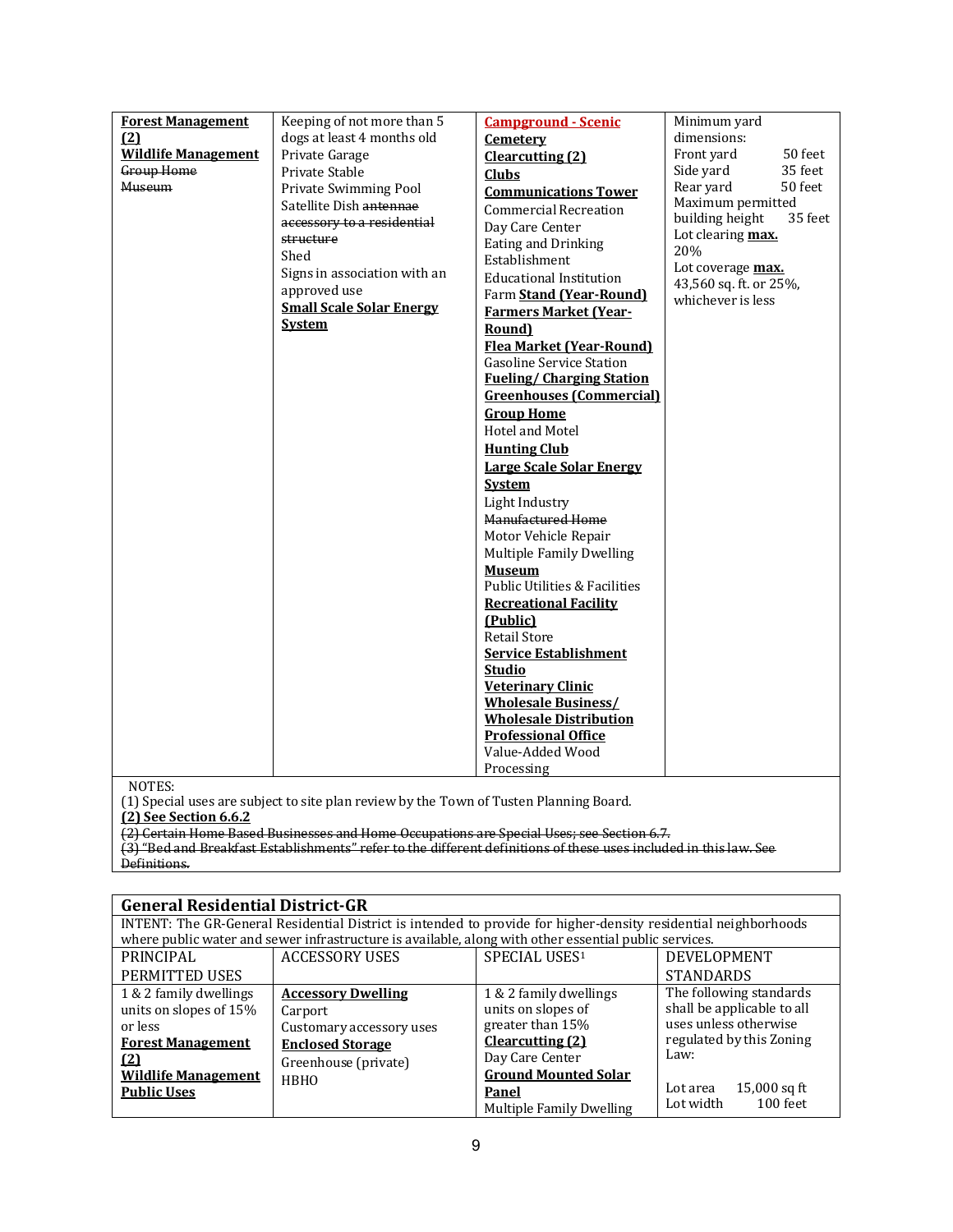|        | Keeping of not more than 3<br>dogs over 4 months old<br>Private Garage<br>Private Swimming Pool<br>Satellite Dish Antennae<br>accessory to a residential<br>structure<br>Shed<br><b>Small Scale Solar Energy</b><br><b>System</b> | Senior Housing | Minimum yard<br>dimensions:<br>40 feet<br>Front yard<br>25 feet<br>Side yard<br>50 feet<br>Rear vard<br>Maximum permitted<br>building height 28 feet<br>Lot clearing maximum<br>20% Lot coverage<br>maximum 25% |
|--------|-----------------------------------------------------------------------------------------------------------------------------------------------------------------------------------------------------------------------------------|----------------|-----------------------------------------------------------------------------------------------------------------------------------------------------------------------------------------------------------------|
| NOTES: |                                                                                                                                                                                                                                   |                |                                                                                                                                                                                                                 |

(1) Special uses are additionally subject to site plan review by the Town of Tusten Planning Board.

**(2) See Section 6.6.2**

(2) Certain Home Based Businesses and Home Occupations are Special Uses; see Section 6.7.

| <b>Roadside Business District-RB</b>                                 |                                                                                                                                                                                                                                                                                                                                                                                          |                                                                                                                                                                                                                                                                                                                                                                                                                                                                                                                                                                                                                                                                               |                                                                                                                                                                                                                                                                                     |  |
|----------------------------------------------------------------------|------------------------------------------------------------------------------------------------------------------------------------------------------------------------------------------------------------------------------------------------------------------------------------------------------------------------------------------------------------------------------------------|-------------------------------------------------------------------------------------------------------------------------------------------------------------------------------------------------------------------------------------------------------------------------------------------------------------------------------------------------------------------------------------------------------------------------------------------------------------------------------------------------------------------------------------------------------------------------------------------------------------------------------------------------------------------------------|-------------------------------------------------------------------------------------------------------------------------------------------------------------------------------------------------------------------------------------------------------------------------------------|--|
|                                                                      | INTENT: The RB-Roadside Business District is intended to provide for commercial activity at relatively higher                                                                                                                                                                                                                                                                            |                                                                                                                                                                                                                                                                                                                                                                                                                                                                                                                                                                                                                                                                               |                                                                                                                                                                                                                                                                                     |  |
|                                                                      | density in areas with substantial highway access and public sewer services.                                                                                                                                                                                                                                                                                                              |                                                                                                                                                                                                                                                                                                                                                                                                                                                                                                                                                                                                                                                                               |                                                                                                                                                                                                                                                                                     |  |
| PRINCIPAL                                                            | <b>ACCESSORY USES</b>                                                                                                                                                                                                                                                                                                                                                                    | SPECIAL USES1                                                                                                                                                                                                                                                                                                                                                                                                                                                                                                                                                                                                                                                                 | <b>DEVELOPMENT</b>                                                                                                                                                                                                                                                                  |  |
| PERMITTED USES                                                       |                                                                                                                                                                                                                                                                                                                                                                                          |                                                                                                                                                                                                                                                                                                                                                                                                                                                                                                                                                                                                                                                                               | <b>STANDARDS</b>                                                                                                                                                                                                                                                                    |  |
| Arts, crafts & antique<br>shops<br>1 & 2 family dwellings            | <b>Accessory Dwelling</b><br>Carport<br>Customary accessory uses<br><b>Enclosed Storage/PODS</b>                                                                                                                                                                                                                                                                                         | Adult oriented businesses<br>Agricultural, On-Site<br>processing<br>Agribusiness                                                                                                                                                                                                                                                                                                                                                                                                                                                                                                                                                                                              | The following standards<br>shall be applicable to all<br>uses unless otherwise<br>regulated by this                                                                                                                                                                                 |  |
| units on slopes of 15%<br>or less<br><b>Forest Management</b><br>(2) | <b>HBHO</b><br>Keeping of not more than 3<br>dogs over 4 months old<br>Signs in association with<br>an approved use<br>Satellite dish antennae<br>accessory to a residential<br>structure<br>Shed<br><b>Small Scale Solar Energy</b><br><b>System (only Roof-</b><br><b>Mounted and Building</b><br>Integrated)<br>Private Garage<br><b>Bed &amp; Breakfast</b><br><b>Establishments</b> | Automotive, Vehicle &<br><b>Equipment Sales</b><br>Bed and Breakfast<br>Establishment<br><b>Campground or RV Park</b><br><b>Campground - Scenic</b><br>Car Wash<br>Cemetery<br>Clearcutting (2)<br><b>Commercial Parking</b><br>Crematorium<br><b>Day Care Center</b><br><b>Eating and</b><br><b>Drinking</b><br><b>Establishment</b><br><b>Farmers Market</b><br><b>Flea Markets</b><br>Farm Stand (year-round)<br><b>Fueling/Charging Station</b><br><b>Gasoline Service Station</b><br><b>Greenhouses, Commercial</b><br>Group Home<br>Hotel and Motel<br>Light Industry<br>Medical Office<br>Motor Vehicle Repair<br><b>Multiple Family Dwelling</b><br>Multiple Occupant | Zoning Law:<br>20,000 sq ft<br>Lot area<br>150 feet<br>Lot width<br>Minimum yard<br>dimensions:<br>40 feet<br>Front yard<br>25 feet<br>Side yard<br>Rear yard<br>30 feet<br>Maximum permitted<br>35 feet<br>building height<br>Lot clearing max.<br>50%<br>65%<br>Lot coverage max. |  |
|                                                                      |                                                                                                                                                                                                                                                                                                                                                                                          | Commercial Building (3)                                                                                                                                                                                                                                                                                                                                                                                                                                                                                                                                                                                                                                                       |                                                                                                                                                                                                                                                                                     |  |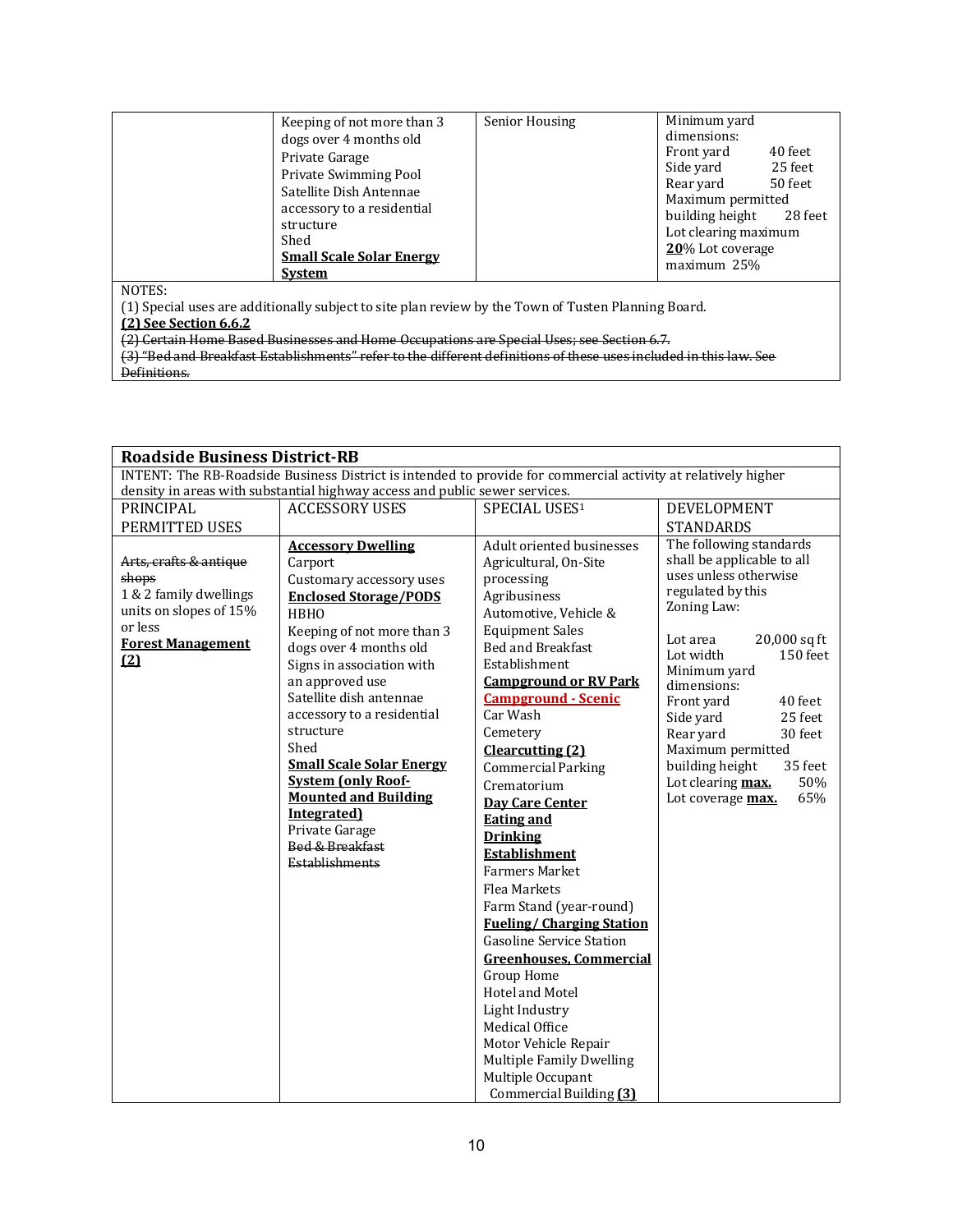| <b>Museum</b>                 |  |
|-------------------------------|--|
| Professional Office           |  |
| Recreational Facility,        |  |
| Tourist                       |  |
| Retail Shop                   |  |
| Senior Housing                |  |
| Service Uses/Establishment    |  |
| Studio                        |  |
| <b>Theater</b>                |  |
| Wholesale Business/           |  |
| <b>Wholesale Distribution</b> |  |
| Veterinary Clinic             |  |
| <b>Cell Sites</b>             |  |
| <b>HBHO</b>                   |  |

NOTES:

(1) Special uses are additionally subject to site plan review by the Town of Tusten Planning Board.

**(2) See Section 6.6.2**

**(3) Street level units may only be used for commercial, non-residential purposes.**

# **Downtown Business District-DB** INTENT: The DB-Downtown Business District is intended to accommodate existing high density commercial activity located along Bridge, Main, and Fifth Streets and Erie Avenue adjacent thereto, higher density residential development and associated service activities. PRINCIPAL PERMITTED | ACCESSORY USES | SPECIAL USES<sup>1</sup> | DEVELOPMENT

| <b>USES</b>                                                                                       |                                                                                                                                                                                                                                                                                                                                                                            |                                                                                                                                                                                                                                                                                                                                                                                                                                                                                                                                                                                                                                            | <b>STANDARDS</b>                                                                                                                                                                                                                                                                                                                                                                            |
|---------------------------------------------------------------------------------------------------|----------------------------------------------------------------------------------------------------------------------------------------------------------------------------------------------------------------------------------------------------------------------------------------------------------------------------------------------------------------------------|--------------------------------------------------------------------------------------------------------------------------------------------------------------------------------------------------------------------------------------------------------------------------------------------------------------------------------------------------------------------------------------------------------------------------------------------------------------------------------------------------------------------------------------------------------------------------------------------------------------------------------------------|---------------------------------------------------------------------------------------------------------------------------------------------------------------------------------------------------------------------------------------------------------------------------------------------------------------------------------------------------------------------------------------------|
| 1 & 2 family dwellings<br>units on slopes of 15% or<br>less.<br>Arts, crafts and antique<br>shops | Carport<br>Customary accessory<br>uses<br><b>Enclosed storage/POD</b><br><b>HBHO</b><br>Keeping of not more than 3<br>dogs over 4 months old<br>Satellite dish antennae<br>accessory to a residential<br>structure<br>Private Garage<br><b>Private Stables</b><br>Signs in association<br>with an approved use<br>Shed<br><b>Small Scale Solar Energy</b><br><b>System</b> | Art, crafts & antique shop<br><b>Bakeries</b><br>Bed and Breakfast<br>Establishments<br><b>Commercial Parking Lot</b><br>Farmers Market (Year-<br>Round)<br><b>Day Care Center</b><br>Eating and Drinking<br>Establishment<br>Farmstand (Year-Round)<br>Flea Market (Year-<br>Round)<br><b>Greenhouse (Commercial)</b><br>Hotels<br>Light Industry<br>Mixed Use (2)<br>Museum<br>Post Office<br>Professional Office<br><b>Recreational Facility</b><br><b>Retail Shop</b><br>Restaurant<br>, no drive and/or<br>drive through<br><b>River Access Facility</b><br>Senior Housing<br>Service Establishment<br>Studio<br>Theater<br>Wholesale | The following standards<br>shall be<br>applicable to all uses<br>unless otherwise<br>regulated by this<br>Zoning Law:<br>$20,000$ sq ft<br>Lot area<br>150feet<br>Lot width<br>Minimum yard<br>dimensions:<br>Front yard<br>40 feet<br>Side yard<br>25 feet<br>30 feet<br>Rear yard<br>Maximum permitted<br>building height 35 feet<br>Lot clearing maximum 50%<br>Lot coverage maximum 65% |
|                                                                                                   |                                                                                                                                                                                                                                                                                                                                                                            |                                                                                                                                                                                                                                                                                                                                                                                                                                                                                                                                                                                                                                            |                                                                                                                                                                                                                                                                                                                                                                                             |
|                                                                                                   |                                                                                                                                                                                                                                                                                                                                                                            | Business/Wholesale                                                                                                                                                                                                                                                                                                                                                                                                                                                                                                                                                                                                                         |                                                                                                                                                                                                                                                                                                                                                                                             |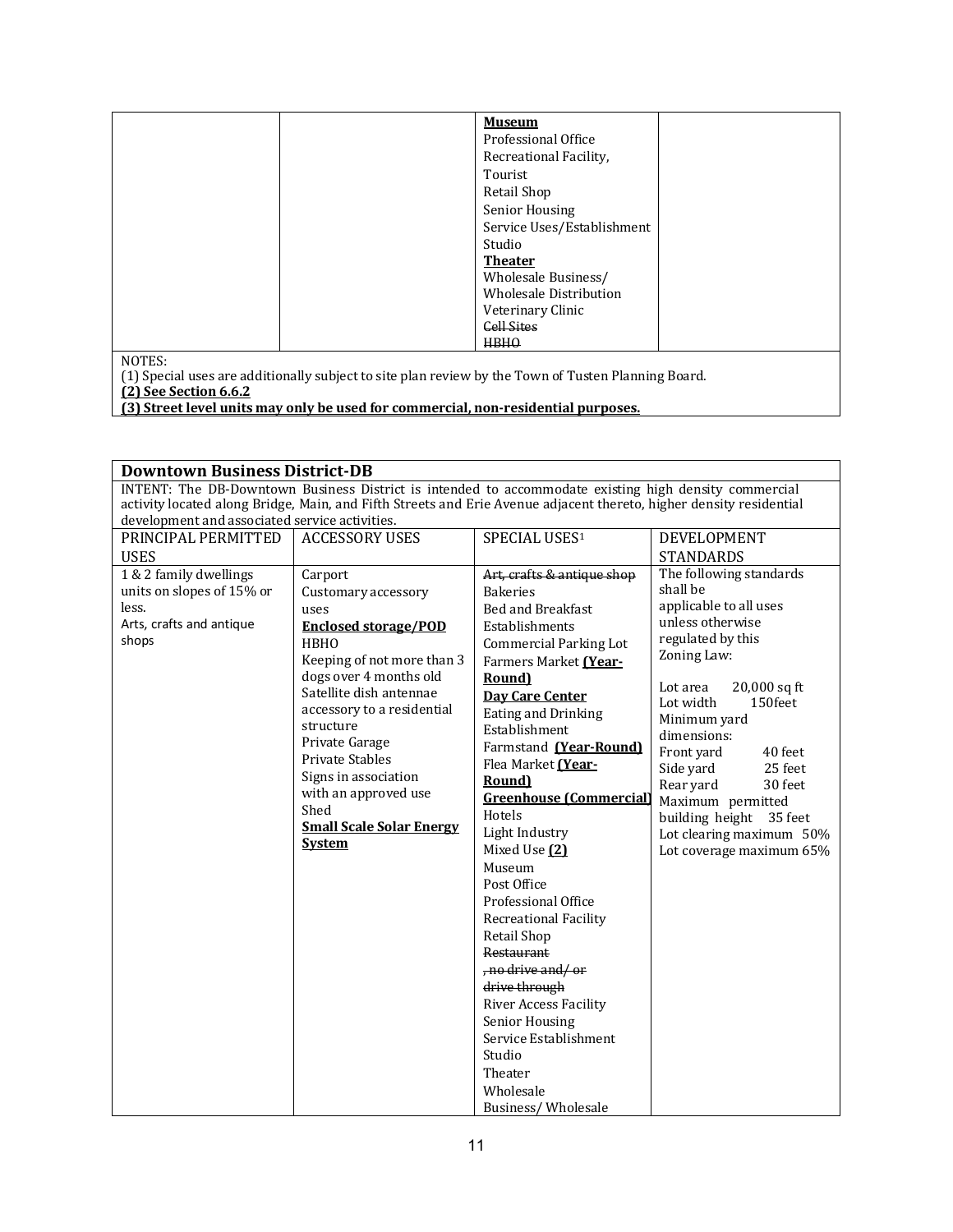NOTES:

Distribution

(1) Special uses are additionally subject to site plan review by the Town of Tusten Planning Board **(2) Street level units may only be used for commercial, non-residential purposes.**

Section 7. The title of Article VI of the Zoning Law, "Supplementary Regulations Pertaining to Specific Uses" is hereby amended by adding to the end of the title the following:

"and Districts"

Section 8. Article V of the Zoning Law, 5.7 Accessory Buildings, is hereby amended by adding the following to the end of the section:

A permitted accessory building may be located in any Secondary Front Yard\* provided:

3. Such building conforms to the height requirements relevant to the zoning district where it is located as specified in the schedule of district regulations in Article VI of this law. 4. Such building is set back twenty (20) feet from any side lot line and conforms to all other requirements for the district it is located within.

(\* see diagram under YARD, FRONT in Article II, Definitions)

Section 9. Article VI, Section 6.2 (header) and 6.2.1 are hereby deleted and replaced with the following revised section (6.2.2, 6.2.3 and 6.2.4 remain as is):

6.2 CAMPGROUNDS, CAMPING, AND USE OF RECREATIONAL VEHICLES (RVs) Campgrounds, Camping, and RVs shall be subject to the following provisions of the Town of Tusten Zoning Law, in addition to all other applicable provisions.

#### 6.2.1

A. Commercial Campgrounds: A Campground or Recreational Vehicle Park, as defined in this zoning law, shall be subject to the following standards, in addition to all other applicable provisions, before a special use permit for a campground can be issued. The standards of this section (6.2.1.A) shall only apply to facilities with five (5) or more campsites.

1. Evidence that all New York State Department of Environmental Conservation (NYSDEC) and New York State Department of Health (NYSDOH) regulations applicable to campgrounds shall be met.

2. A 25-foot planted or natural landscaped border shall be provided on all perimeters of the campground property.

3. A campground Campground or Recreational Vehicle Park consists of a minimum of ten (10) acres of land. The property must be served with water,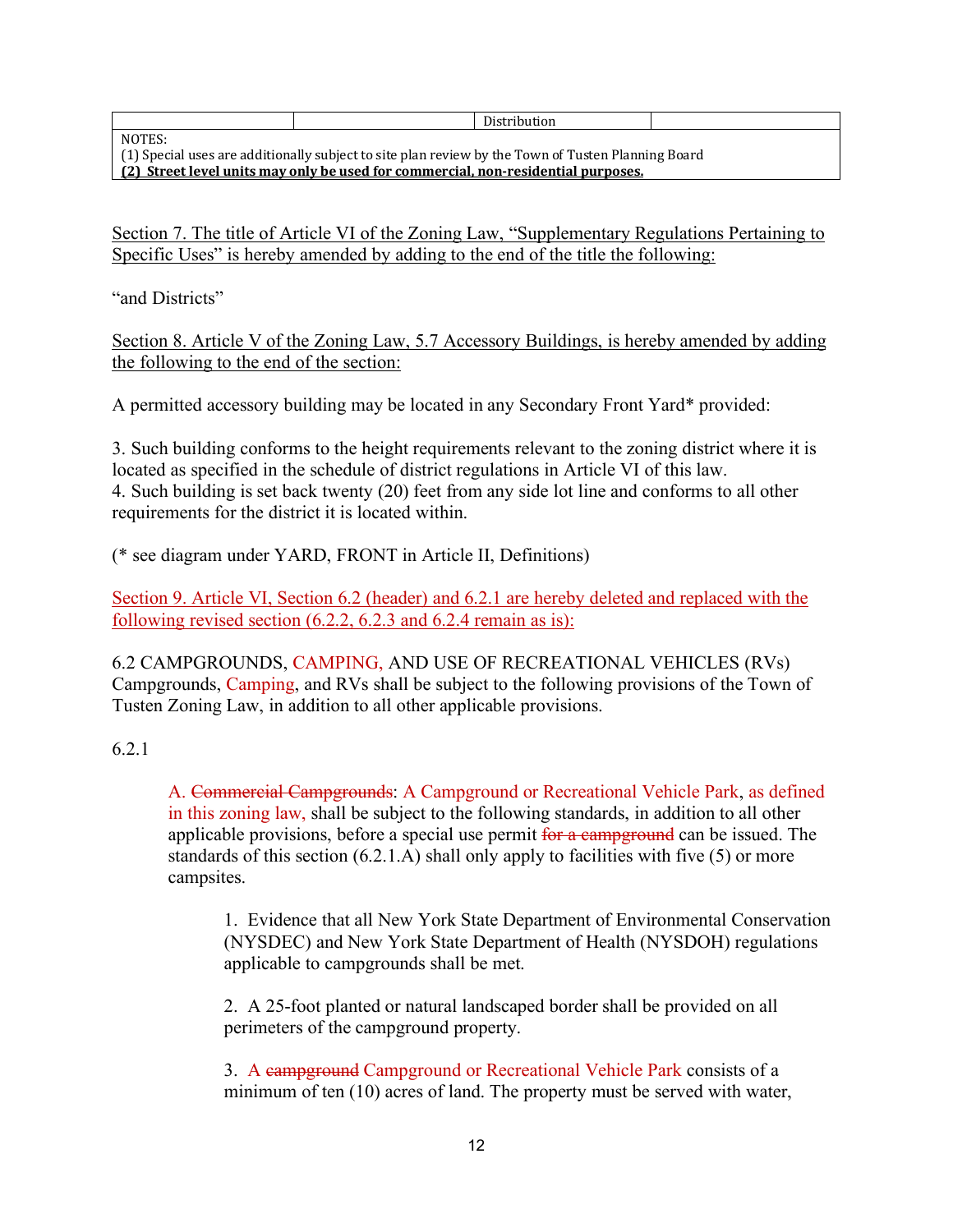electric and sewage facilities appropriate for the trailers, tents or other shelters. Density shall not exceed 8 sites per acre and permanent occupancy shall be strictly prohibited.

B. A Scenic Campground, as defined in this zoning law, shall be subject to the following standards, in addition to all other applicable provisions, before a special use permit for a campground can be issued.

1. Evidence that all New York State Department of Environmental Conservation (NYSDEC) and New York State Department of Health (NYSDOH) regulations applicable to campgrounds shall be met.

2. A 25-foot planted or natural landscaped border shall be provided on all perimeters of the campground property. If the campground is to be located within sight of the Delaware River, the provision of screening shall be included to eliminate or substantially mitigate any potential negative visual impacts associated with views from the river.

3. A Scenic Campground consists of a minimum of ten (10) acres of land. Density shall not exceed 5 sites per acre, and the overall number of sites shall not exceed 100. The property must be served with water, electric and sewage infrastructure to operate central facilities, commensurate with the overall number of sites. Permanent occupancy shall be strictly prohibited. Lean-tos are permitted at a ratio of one per five sites and no lean-to shall exceed a footprint of 10 x 14. 4. Motor vehicles. A maximum of two vehicles may occupy each site. Permitted vehicles may include cars, SUVs, pickup trucks, and small vans. Recreational vehicles, trailers, large vans and trucks, and buses are prohibited. Each campsite shall include space for the parking of two vehicles.

Section 9 10. Article VI, Section 6.6 of the Zoning Law is hereby deleted and replaced with the following new Section to read as follows:

#### 6.6 FOREST MANAGEMENT

#### 6.6.1 Forest Management Permit

Any person proposing to engage in commercial logging or forestry operations within the Town of Tusten shall first obtain a permit from the Town Code Enforcement Officer for each project. A Forest Management Permit is also required for the selective removal of more than 30% of the trees and/or vegetation or clearcutting of any lot/parcel or portion of any lot/parcel in excess of 10,000 square feet within the Town of Tusten. Such permit shall be good for six (6) months duration but may be extended by the Code Enforcement Officer for successive periods of six (6) months each, provided the operation continues to comply with all requirements contained herein. The permit application shall be made on forms to be developed by the Code Enforcement Officer and shall be accompanied by a fee, which fee amount may be adjusted from time to time by resolution of the Town Board. The application shall require the following information: (1) names, addresses and phone numbers for the property owner and commercial logger; (2) the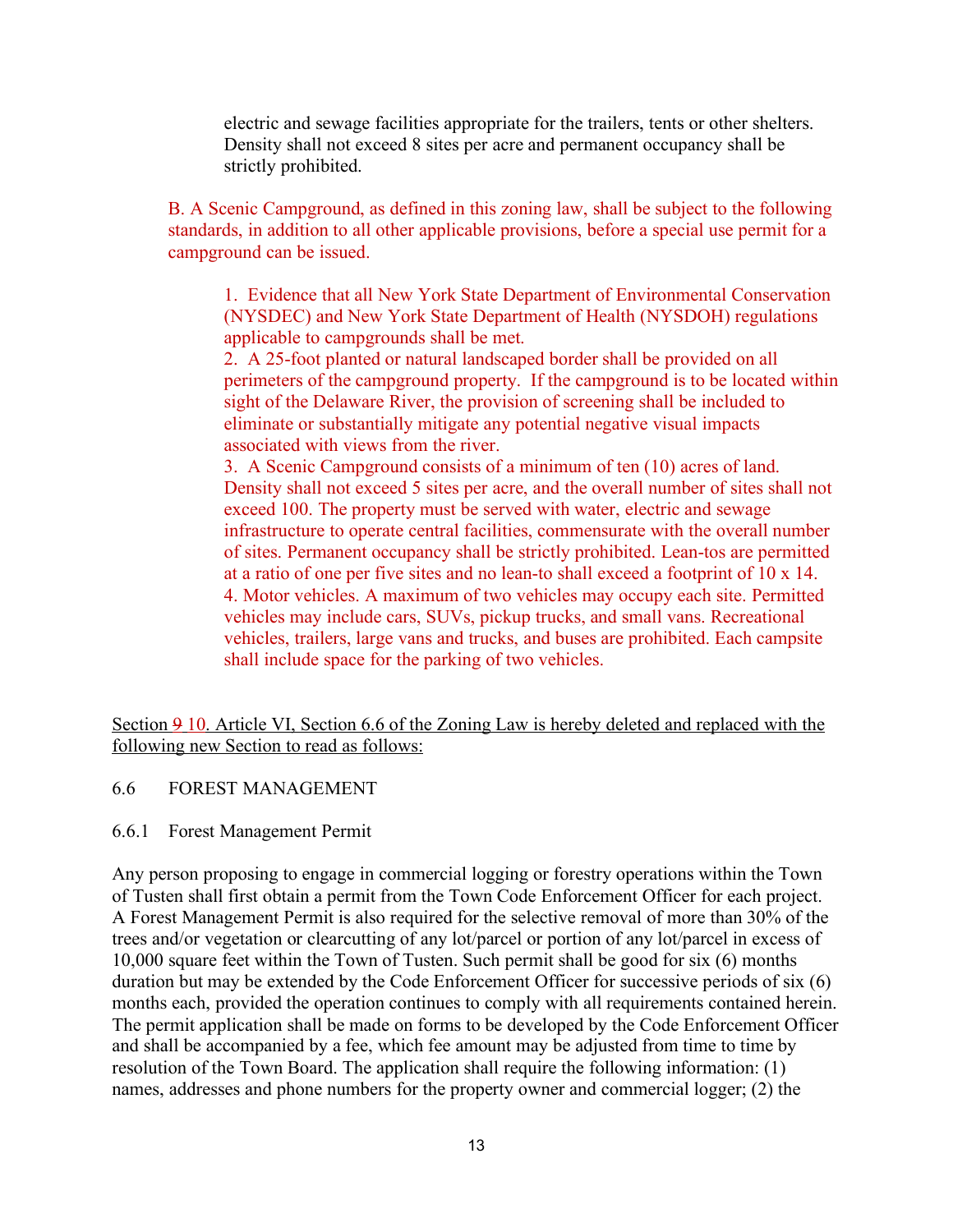dates between which timber harvesting will take place; and (3) a location map depicting where the logging will take place, the site of any landing and the proposed access to the public highway system. Activities conducted under the permit shall comply, to the extent practicable, with the New York State Forestry Best Management Practices for Water Quality – BMP Field Guide.

# 6.6.2 Clearcutting Provisions.

All clearcutting is subject to the lot clearing limits as stated in the schedule of regulations of the Town of Tusten Zoning Law. A special use permit is required for clearcutting which involves more than one (1) acre of land disturbance not performed in connection with an approved building permit, special permit or site plan. This provision prohibits segmentation of environmental review by the applicant and requires consideration of all phases and cumulative impacts of clear cutting of a parcel/tract of land. Accordingly, the applicant shall disclose all current and future phases of clearing activities to allow the Planning Board to assess the cumulative impacts of the entire project before approval is granted and to include specific mitigation measures as may be necessary as a condition of the special use permit.

# 6.6.3 Logging Roads.

Logging roads constructed to provide access to County, State or Town roads shall be improved with crushed stone at the entrance for a minimum distance of one-hundred (100) feet into the property being logged to reduce the tracking of mud and debris onto such roads except where the amount and duration of the activity is, in the judgment of the Code Enforcement Officer, so small as to not warrant such measures.

# 6.6.4 Periods of Operation.

During the period of operation, the operator shall comply with New York State Department of Environmental Conservation Forest Practice Board standard practice requirements and timber harvest guidelines and no operations shall take place without a permit from the Town in accordance with 6.6.1, or while such a permit is revoked.

# 6.6.5 Repairs to Town Roads.

The purpose of this permit system shall be to ensure repairs, where necessary, to any Town roads and compliance with good forest practice as defined by the New York DEC Forest Practice Board. All activities subject to a Forestry Management Permit shall also be subject to the requirements of the Town of Tusten Local Road Use and Preservation Law. The Code Enforcement Officer shall be authorized to immediately revoke the permits of any commercial logger who shall not comply with these requirements until such compliance is secured and failure to comply shall require the permanent cessation of all activity by said logger within the Town of Tusten. Commercial loggers who shall fail to comply with these requirements shall also be ineligible for any future logging permits within the Town and may be subject to enforcement action.

# Section  $\frac{10-11}{10}$ , Amendment of Article VI, Section 6.7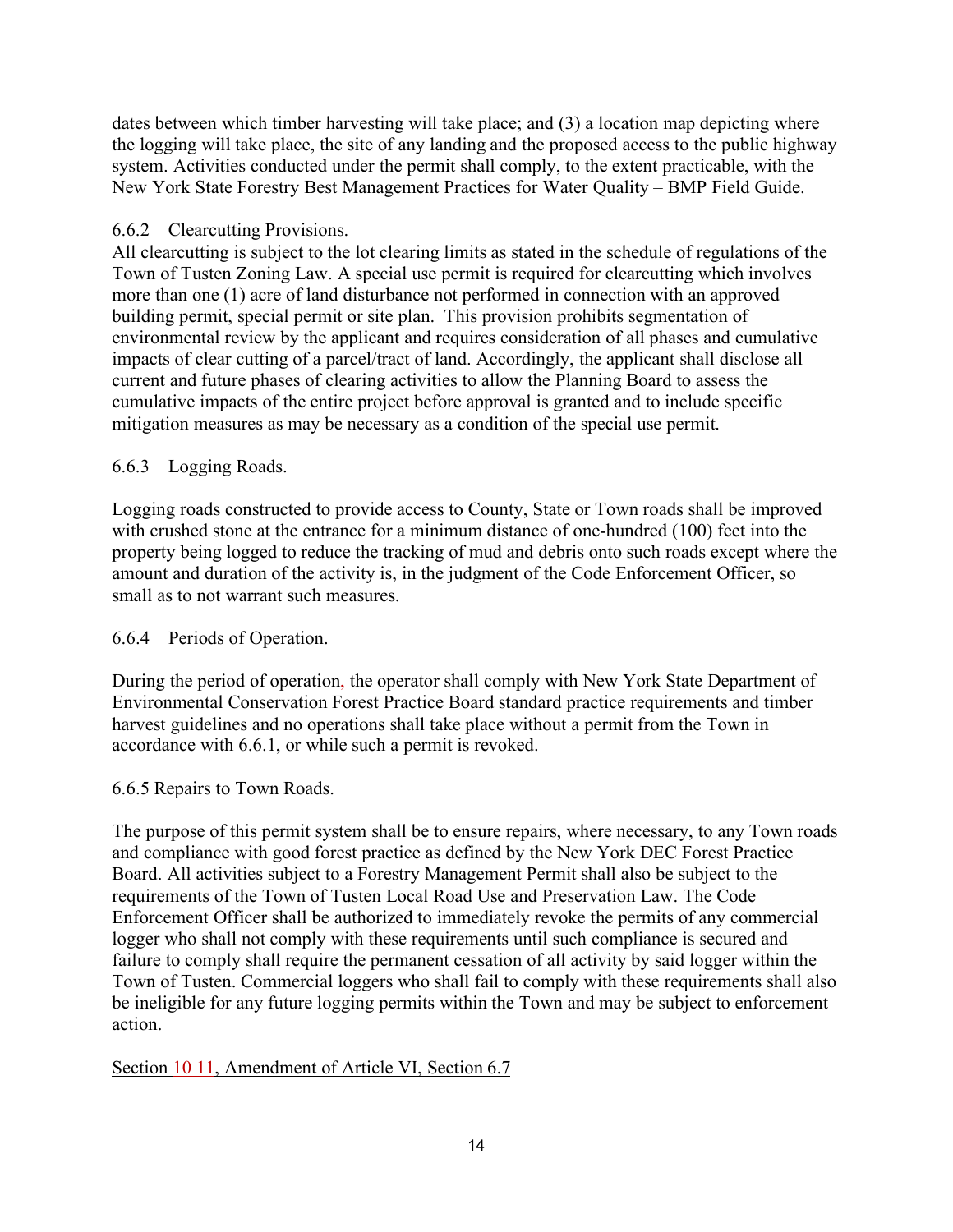The title of Section 6.7 is amended to read as follows:

It is the intent of this Section 6.7 to regulate the operation of home occupations in order to preserve the residential character of the neighborhood in which the home occupation is operated. Home occupations as set forth in Section 6.7.1 shall be considered accessory uses in all Districts.

The title of Section 6.7.1 is amended to read as follows:

6.7.1 Home Based Businesses/Home Occupations (HBHO)

The first sentence of Section 6.7.1 is amended to read as follows:

Proposed home occupations which comply with all provisions of this Section 6.7.1 and other applicable standards of this Zoning Law shall be permitted as accessory uses in all Zoning Districts.

#### A new subsection is added to 6.7.1 as follows:

K. Prohibited Uses - The following uses shall not be permitted as home occupations:

- 1. Commercial stables.
- 2. Commercial kennels.
- 3. Vehicle or equipment service operations.
- 4. Veterinarians.

Section 6.7.2 Home Occupations is deleted.

Section  $\frac{11}{12}$ . Article VI, Section 6.12.1 of the Zoning Law is hereby deleted and replaced with the following new Section to read as follows:

# **6.12.1 Off-Street Parking**

In all districts in connection with every manufacturing, business, institutional, recreational, residential or any other use, there shall be provided, at the time any building or structure is erected or enlarged, any land is used, or a change in use of land or structure, off-street parking spaces open for vehicles of employees, residents and/or patrons in accord with the requirements of this section.

- A. Size of Spaces Each off-street parking space shall have an area of not less than two- hundred (200) square feet, exclusive of access drives or aisles, and shall measure ten (10) by twenty (20) feet.
- B. Number of Spaces and Uses Not Listed Below The number of required off-street parking spaces set forth in the schedule below are both the minimum and maximum requirements. In the case of any use, building, or structure not specifically mentioned herein, the parking requirements shall be set by the Planning Board, who shall take into consideration similar uses in the schedule.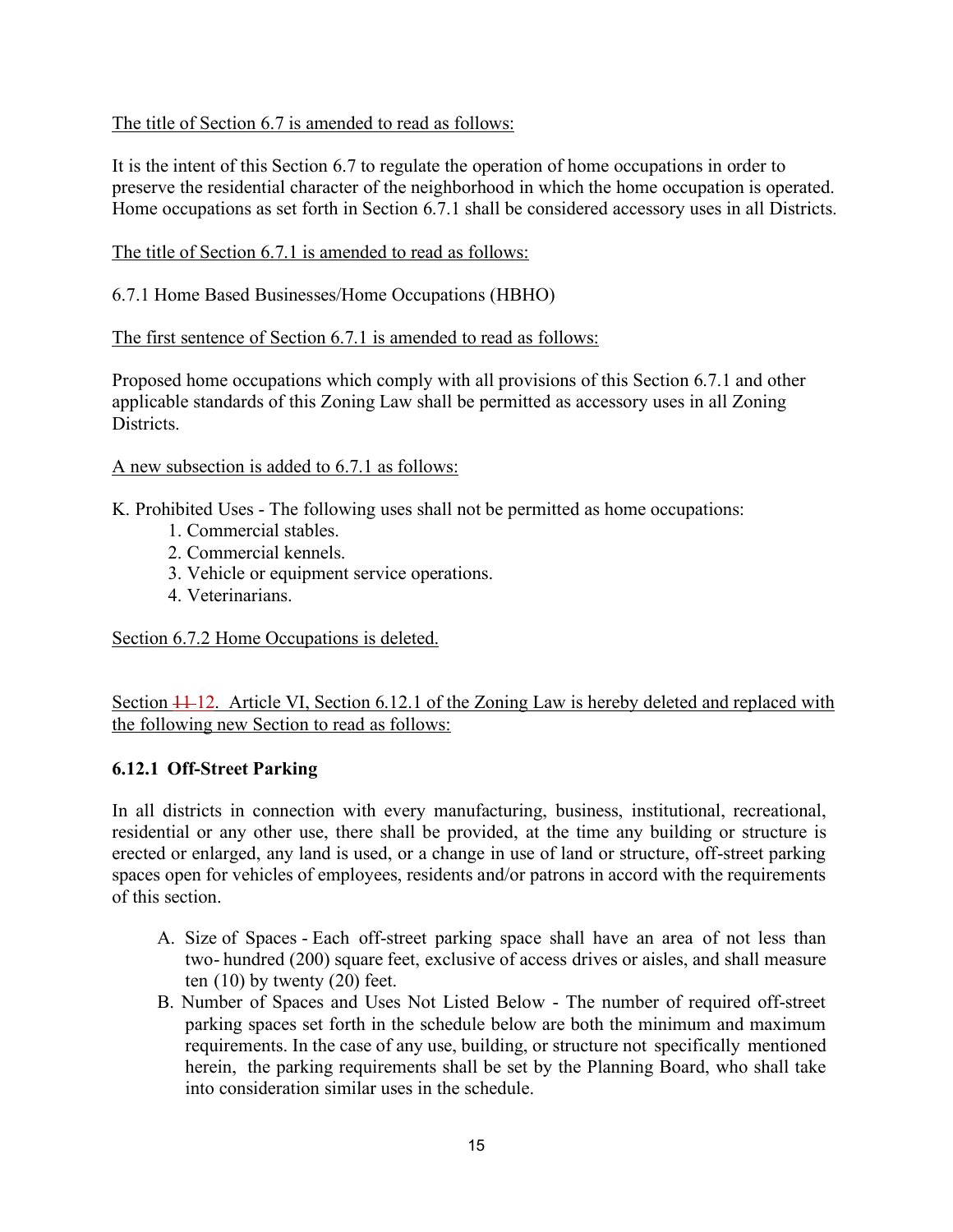| <b>USE</b>                                                                                                                            | PARKING SPACES REQUIRED                                                                          |
|---------------------------------------------------------------------------------------------------------------------------------------|--------------------------------------------------------------------------------------------------|
| Dwellings                                                                                                                             | 3 per dwelling unit                                                                              |
| Homes for handicapped or infirm, nursing<br>homes, group care homes, and similar uses                                                 | 3 per every 5 beds                                                                               |
| Hotels, motels, boarding and tourist houses,<br>bed and breakfast establishments and other<br>uses providing overnight accommodations | per bedroom, and 1<br>for each<br>employee on a peak shift                                       |
| Sales and rental of goods, merchandise<br>and equipment:                                                                              | <b>Spaces per Square Feet of Gross Floor Area</b><br>(SFGFA)                                     |
| 1. Retail establishments                                                                                                              | per 200 SFGFA open to the public                                                                 |
| 2. Wholesale establishments                                                                                                           | per 400 SFGFA                                                                                    |
| Offices, research facilities and services<br>not primarily related to goods:                                                          | <b>Spaces per Square Feet of Gross Floor Area</b><br>(SFGFA)                                     |
| 1. Serving customers or clients on premises<br>such as attorneys, physicians, insurance and<br>travel agents                          | 1 per 200 SFGFA                                                                                  |
| 2. Drive-in banks                                                                                                                     | 1 per 200 SFGFA plus reservoir lane<br>capacity equal to 5 spaces per drive-in<br>window         |
| 3. Serving little or few customers or<br>clients on premises, such as corporate offices                                               | 1 per 400 SFGFA                                                                                  |
| Manufacturing, processing, renovating,<br>assembling goods, merchandise<br>and<br>equipment                                           | 1 per 400 SFGFA                                                                                  |
| Educational, cultural,<br>religious<br>social, fraternal uses:                                                                        | <b>Spaces per Square Feet of Gross Floor Area</b><br>(SFGFA)                                     |
| 1. Public and private schools                                                                                                         | 1.75 per classroom for elementary and<br>middle schools; and 5 per classroom for<br>high schools |

| 2. Trade and vocational schools, colleges                                         | 1 per 100 SFGFA                                                                       |
|-----------------------------------------------------------------------------------|---------------------------------------------------------------------------------------|
| 3. Churches, synagogues and temples                                               | 1 per every 4 seats used for services                                                 |
| 4. Libraries and museums, social, fraternal<br>clubs and lodges; and similar uses | 1 per 300 SFGFA                                                                       |
| Recreation, amusement and entertainment:                                          | <b>Spaces per Square Feet of Gross Floor</b><br>Area (SFGFA)                          |
| 1. Bowling alleys                                                                 | 1 per every 3 persons of fully utilized design<br>capacity; otherwise 1 per 200 SFGFA |
| 2. Movie theaters                                                                 | 1 per every 4 seats                                                                   |
| 3. Public and private outdoor recreation<br>facilities such as golf courses       | 1 per 200 SFGFA plus 1 per every<br>3 persons of fully utilized design capacity       |
| Hospitals, clinics and other medical<br>treatment facilities                      | 2 per bed or 1 per 150 SFGFA, whichever is<br>greater                                 |
| other<br>Restaurants, bars,<br>and<br>taverns<br>eating establishments            | 1 per 100 SFGFA plus reservoir lane capacity<br>equal to 5 spaces per drive-in window |
| <b>Vehicle related uses:</b>                                                      | <b>Spaces per Square Feet of Gross Floor</b><br>Area (SFGFA)                          |
| 1. Sales, service, repair                                                         | $1$ per 200 SFGFA                                                                     |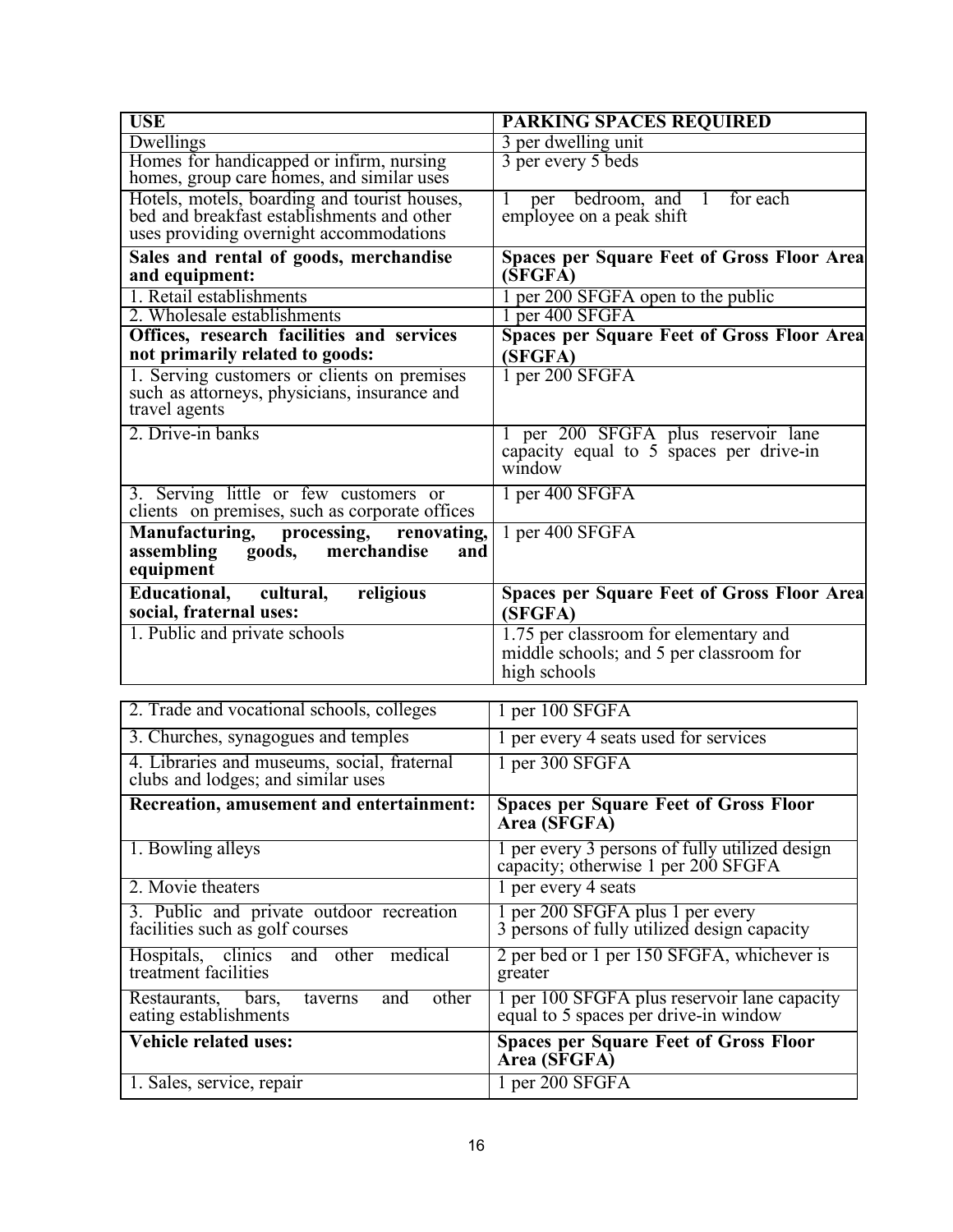| 2. Gas sales                                | 1 per 200 SFGFA plus                           |
|---------------------------------------------|------------------------------------------------|
|                                             | sufficient parking area at<br>pumps which does |
|                                             |                                                |
|                                             | not interfere with other required spaces       |
| 3. Car and truck wash                       | 1 per 100 SFGFA plus 2 reservoir               |
|                                             | spaces in front of each stall for self-        |
|                                             | serve and 5 reservoir spaces for               |
|                                             | conveyor type                                  |
| Warehousing and storage                     | 1 per 4,000 SFGFA                              |
| <b>Miscellaneous uses:</b>                  | <b>Spaces per Square Feet of Gross Floor</b>   |
|                                             | Area                                           |
|                                             | (SFGFA)                                        |
| 1. Veterinary                               | 1 per 200 SFGFA                                |
| 2. Open air sales used for display or sales | 1 per 1,000 square feet of lot area            |
| 3. Nursery schools and day care             | 1 per 150 SFGFA                                |
| 4. Greenhouses                              | 1 per 200 SFGFA                                |
| 5. Emergency services                       | 1 per 200 SFGFA                                |
|                                             |                                                |
| 6. Junk and scrap yards                     | 1 per 200 SFGFA                                |
| 7. Post office                              | 1 per 200 SFGFA                                |
| 8. Home businesses/occupations (HBHO)       | 1 per employee                                 |

Note: SFGFA means "square feet of gross floor area." Gross floor area is the sum of the total horizontal areas of the several floors of a building measured from the exterior face of exterior walls, or from the centerline of a wall separating two buildings, but not including interior parking spaces, loading space for vehicles, or any space where the floor-to-ceiling height is less than six feet.

- C. Reduction of Parking Spaces Should the applicant provide evidence that the number of parking spaces required by this Section is not necessarily required to meet the immediate needs of the proposed use, the number of spaces provided may be reduced provided a sufficient and suitable area is reserved for future parking, as feasible, to meet the normal standards in this Section and the applicant shall agree in writing to install the parking at the direction of the Planning Board (in accordance with Article VIII of this zoning law) or Code Enforcement Officer. All reserve parking areas shall be included in the calculation of lot coverage area and designed and approved as part of site plan review application, as applicable.
- D. Waiver of parking requirements. In the DB District only, for all uses requiring Site Plan Review and Special Use Permit, and as may be applicable to the site, the applicant shall demonstrate to the Planning Board that sufficient parking to satisfy the parking standards set forth in this section cannot be satisfied. Based on the information provided by the applicant, the Planning Board may waive partially or totally the parking requirement of the zoning law. Information provided by the applicant may include but is not limited to sketch plans of the property showing all parking spaces with measurements, as well as areas that can or cannot be used for current parking or can or cannot be feasibly altered to provide parking. Photos, cross-sections, and information showing locations of as-built and planned utilities and infrastructure may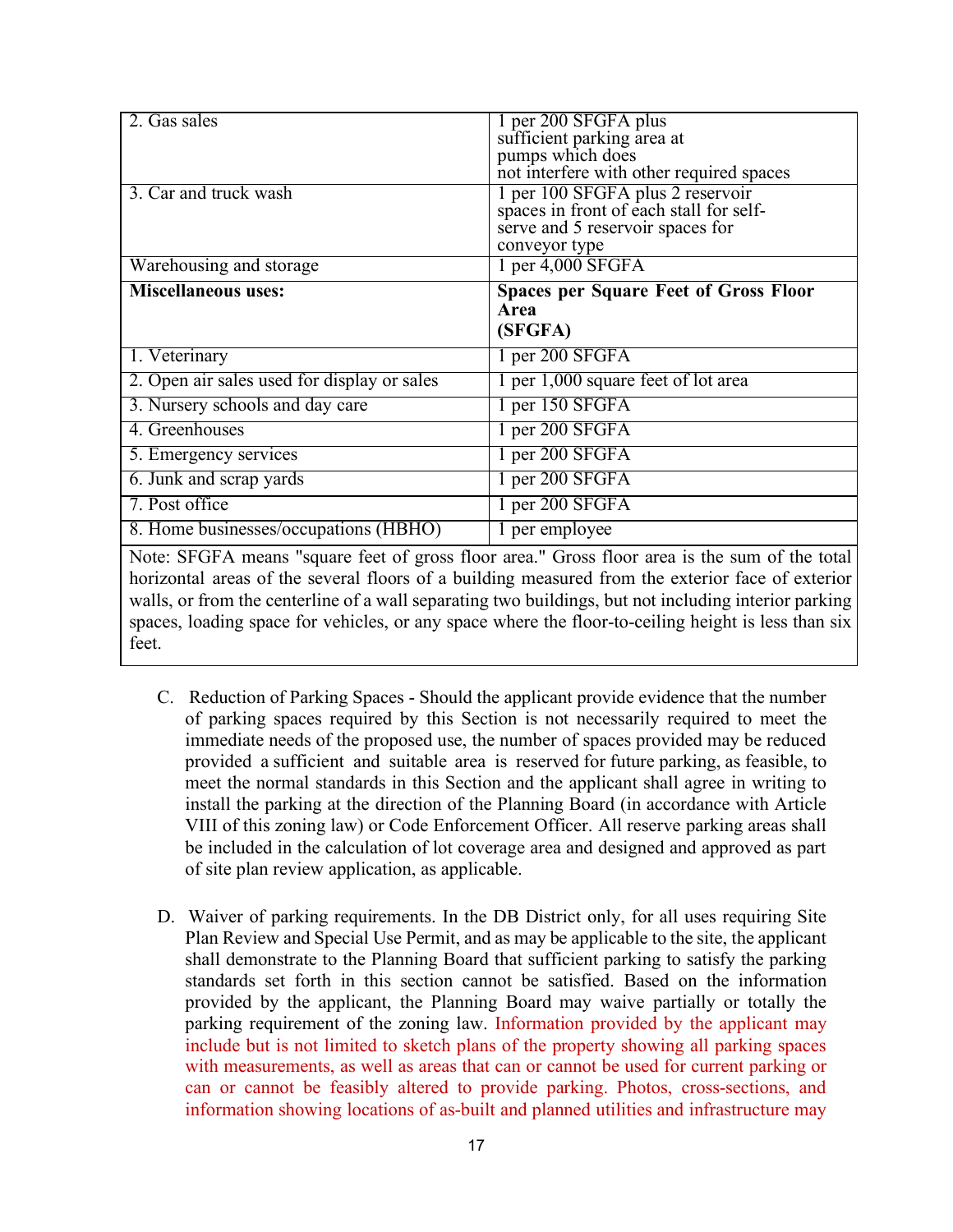also contribute support. Pre-application or sketch plan meetings and site visits may lend further accuracy to existing conditions and inform consideration of waiver requests. The Planning Board shall make a finding supporting the waiver or stating why the waiver was not granted. For uses not requiring Site Plan Review and Special Use Permit in the DB District, the Code Enforcement Officer may waive partially or wholly parking requirements upon a demonstration by the applicant that the required parking cannot be met.

- E. Number of Parking Spaces The numerical parking requirements for each use set forth in the above schedule are both the minimum and the maximum requirement. Should an applicant for a Site Plan Review and Special Use Permit provide evidence that the number of parking spaces required by this Section is insufficient to meet parking needs, or is more than needed, the Planning Board shall consider such evidence and demonstrated need and may, in its discretion, permit an increase or decrease in the number of spaces to the minimum extent necessary to meet the demonstrated need. The Planning Board shall set forth its rationale for increasing or decreasing the number of permitted parking spaces in writing.
- F. Shared Parking Shared parking arrangements between private lots and businesses are encouraged and are preferred in situations where two adjacent land uses have different peak times (e.g., a movie theater and a supermarket) or, conversely, if they share the same patrons (e.g., a dry cleaner and a deli). The applicant shall provide evidence of either or both situations, or other circumstances, in order for the Planning Board to approve a shared parking requirement as part of a Site Plan Review or Special Use Permit. Further, the applicant shall present a contractual agreement between sharing property owners that ensures the proper maintenance and functioning of the shared parking arrangement in form, substance and manner of execution acceptable to the attorney for the Town. Unless specified for a shorter period, the shared parking arrangement shall expire upon cessation of one of the two involved uses. The remaining active use shall submit an amendment to the original site plan review approval, if applicable, or provide to the Code Enforcement Officer a parking plan that meets the requirements of this section.
- G. Water Quality Protection and Stormwater Runoff Mitigation innovative design techniques, also to referred to as green infrastructure practices, including porous paving and bioretention devices, are encouraged. Requirements for parking lot landscaping are detailed in 6.13.12 and stormwater control requirements for special uses, including green infrastructure references, are set forth in 6.13.13.

Section 12 13. The title and paragraph under Article VI, Section 6.13 of the Zoning Law is hereby deleted and replaced as follows:

# **6.13 PERFORMANCE STANDARDS FOR SPECIAL USES, COMMERCIAL AND INDUSTRIAL USES**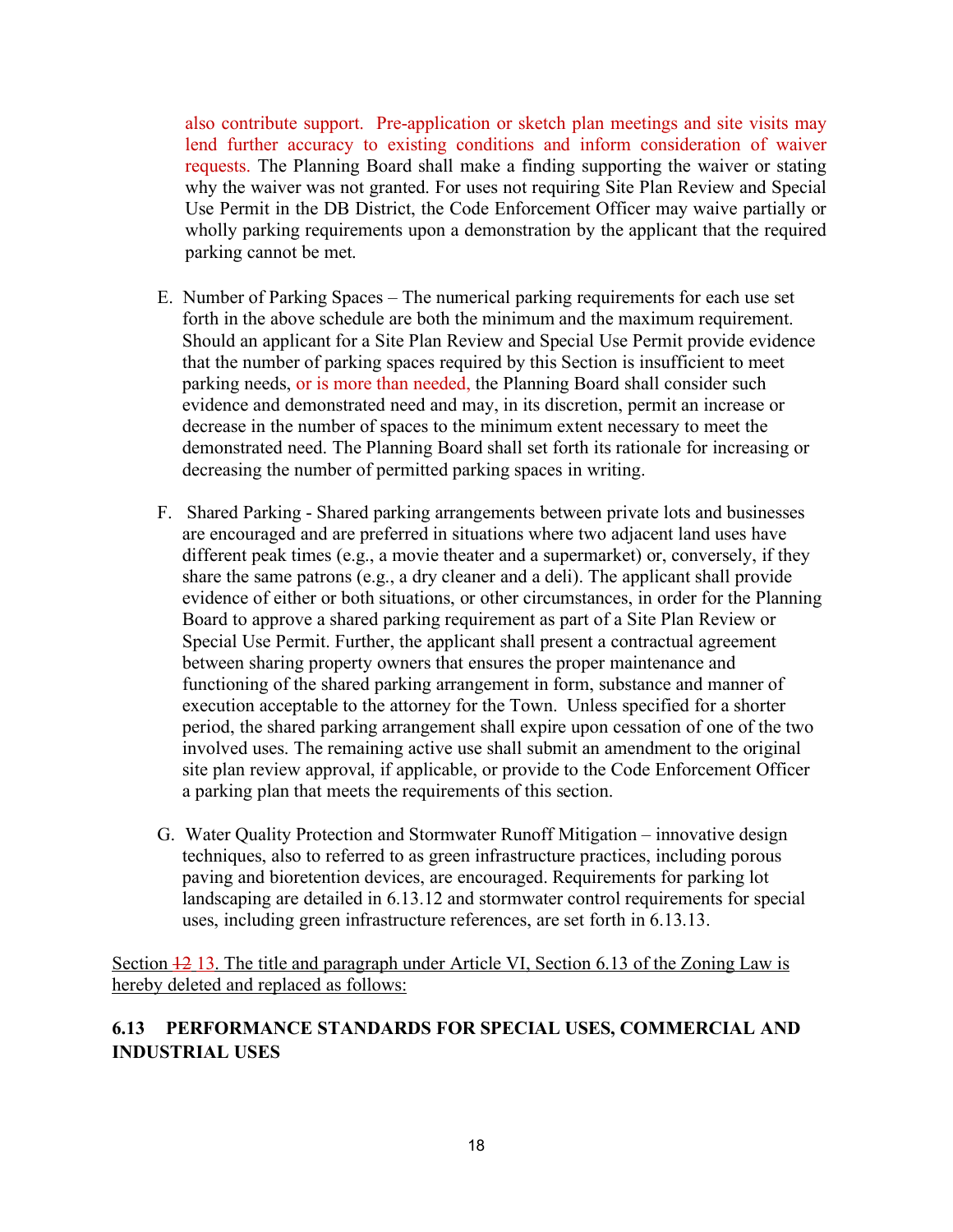The intent of this Section 6.13 is to regulate the development, operation, and potential impacts of all non-residential uses in the Town and to protect the environment and the public health, safety, and general welfare. The following performance standards shall apply to all proposed new or expanded Special Uses, commercial, and industrial uses.

Section  $\frac{13}{14}$ . Article VI, Sections 6.13.12 and 6.13.13 of the Zoning Law are hereby deleted and replaced as follows:

# **6.13.12 Landscaping**

To ensure acceptable buffers are located between adjacent residential and non-residential uses; to mitigate impacts of stormwater runoff; and to help create a healthy, safe, and aesthetically pleasing environment in the Town, the planning board shall require a landscaping plan as part of site plan approval for any proposed Special Use. For larger or more complex projects, the planning board may require that the landscaping plan be developed by a licensed landscape architect. The landscaping plan shall include: the overall design of the landscaping proposed; delineated areas including entries, parking areas, walkways, and areas adjacent to buildings; the type and size of vegetation to be utilized; the details of installation; and a maintenance program. A landscaping plan shall meet the following minimum design standards:

- 1. Preservation of existing resources To the extent practicable, landscaping plans shall preserve existing undisturbed areas, buffers, and sensitive areas. Plans shall also indicate areas of restoration and reuse of topsoil.
- 2. Disturbed areas All disturbed areas of the site shall be included in the landscaping plan, and those areas immediately adjacent to buildings and walkways shall be given extra consideration.
- 3. Pedestrian Walkways Adequate pedestrian walkways shall be provided for access to and from parking areas and to and from common use areas and shall be an integral part of the landscaping plan. Such walkways shall be consistent with the architectural type of the project and shall be ADA compliant.
- 4. Plant Type Plants shall be of a variety proven successful in the Town's climate, unless otherwise approved by the Planning Board. Native species shall be used to the extent practicable. Invasive plant species shall not be used.
- 5. Buffers Where landscaping is required to serve as a buffer (e.g., between the project and adjoining properties or between buildings and parking areas) the plants used shall be of such variety, size and arrangement of height and spacing to effect the required buffer in a reasonable period of time as determined necessary by the Planning Board. The width of the landscaped buffer shall generally not be less than ten (10) feet in all required yards, unless the applicant can demonstrate to the Planning Board that the buffer can be affected by other means such as soil mounding and/or fencing. Buffers of greater width may also be required as a condition of approval to address specific requirements of particular uses.
- 6. Parking Areas In order to help optimize natural infiltration of rainwater, intercept and manage stormwater runoff, and enhance aesthetics, the following standards shall apply to parking area design.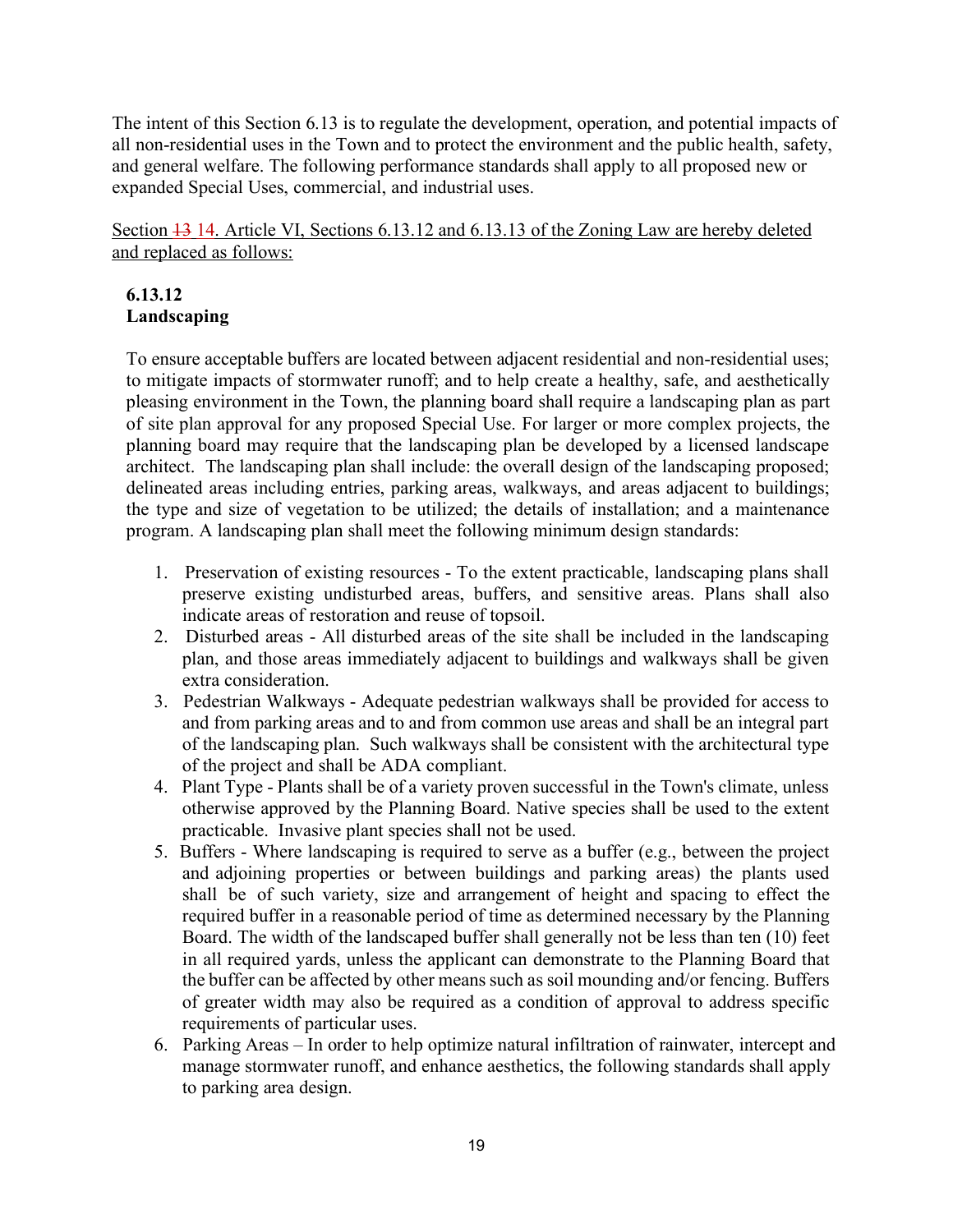(A) In proposed developments with parking areas of ten (10) or more spaces, a minimum of 15 percent of the total off-street parking area(s) shall be landscaped with a mixture of trees, shrubs, vines, ground cover, hedges, flowers, bark, chips, decorating cinders, gravel, and similar material. Such required landscaped or open space may be provided in the form of islands, aesthetic landscape treatments, or pedestrian refuge/oasis areas and combinations thereof. A minimum of one-third of the required landscaping shall be distributed within the interior of the parking facility. Perimeter buffers between the parking lot and adjacent streets may be included as required landscaped or open space.

(B) Developments with proposed parking areas of twenty-five (25), or more spaces, in addition to the requirements of 6.13.12.6. (A) above, shall provide landscaped islands of a minimum width of nine feet  $(9')$  and eighteen feet  $(18')$  in length throughout the parking area, planted with a mix of shrubs and trees. Such islands shall be situated to define entrances and exits, to separate long rows of spaces, and to separate pedestrian walkways from driving aisles. All landscaped islands shall be situated below the grade of the parking area so as to serve as bioretention filters for stormwater runoff. Grading plans shall be designed to direct and disperse stormwater evenly to the landscaped islands. Curbing may be used to partially enclose islands and direct stormwater to the interior of the islands. Plant species within islands shall be able to withstand both temporarily saturated and prolonged dry conditions.

- 7. Landscape Materials The variety of landscape materials shall be consistent with building architecture, the surrounding area and plant type shall be appropriate for the size and location of the space it is to occupy.
- 8. Natural Features Attractive natural features of the site, including mature trees, shall be preserved to the greatest extent possible.
- 9. Artificial Materials Plastic and other artificial landscape materials shall not be permitted with the exception of permeable weed control material.
- 10. The minimum branching height for all shade trees shall be six (6) feet.
- 11. Shade trees shall have a minimum caliper of two and one-half (2-1/2) inches (measured one foot above grade) and be at least twelve (12) feet in height when planted.
- 12. Evergreen trees shall be a minimum of six (6) feet in height when planted.
- 13. Shrubs shall be a minimum of 24" in height when planted. Hedges shall form a continuous visual screen within two (2) years after planting.
- 14. All lot area (except where existing vegetation is preserved) shall be landscaped with grass, ground cover, shrubs, or other appropriate cover.
- 15. The preservation of mature shade trees shall be required unless there is no alternative but to remove them. These may be used to meet requirements of this section provided the Planning Board determines the purpose of this section is achieved.
- 16. Where it is determined that a proposed Special Use would not have a significant impact on the natural environment, adjoining landowners or the view from a public highway, these requirements may be appropriately modified but not be waived unless no new construction is involved.
- 17. A performance guarantee in the amount of one-hundred-twenty-five percent (125%) of the cost of materials and installation may be required to assure that all landscaping survives in a healthy condition for a minimum of one (1) full year or more, as determined by the Planning Board, and any required fencing is properly maintained. The Planning Board shall determine the amount of the guarantee and consider financial impacts of this requirement on the project. The Code Enforcement Officer shall have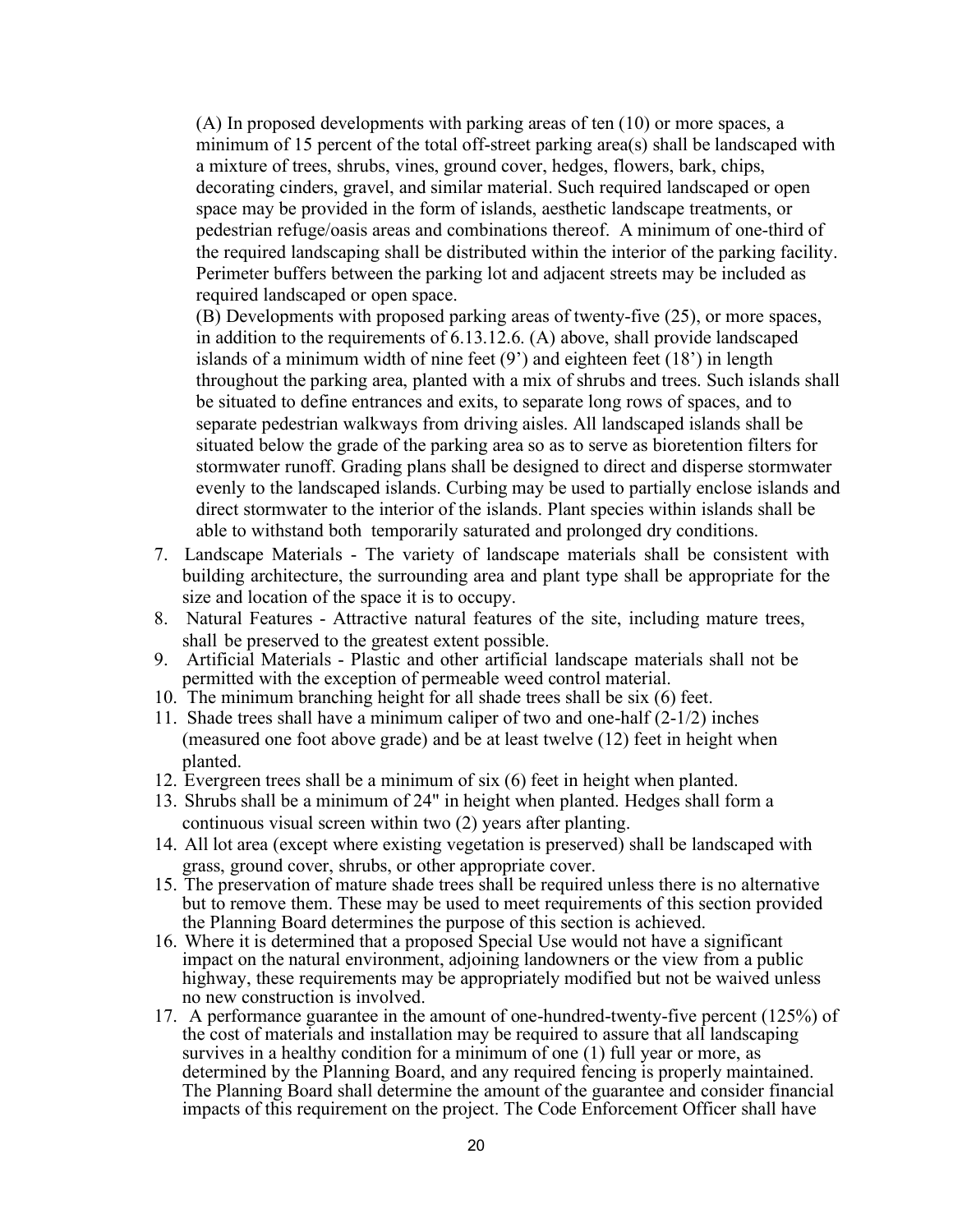the right to enter upon the property to inspect the landscaping and, after notifying the owner of any deficiencies, to require that the guarantee be used to pay for the replacement of any dead, dying, diseased, stunned or infested plant materials. The requirement to maintain such fencing and landscaping shall continue beyond the period of the guarantee and the Code Enforcement Officer may proceed as provided herein to remedy any deficiencies in this regard.

- 18. All applicable requirements of these landscaping regulations shall be fully met prior to the Code Enforcement Officer granting a Certificate of Occupancy for a new building or use subject to these regulations.
- 19. Maintenance All landscaping, including hardscape elements, shall be maintained in good growing condition by the property owner with plants that have died being replaced with similar plants.

### 6.13.13 STORMWATER MANAGEMENT AND SOIL EROSION CONTROL

In accordance with NYS stormwater permit requirements, and prior to commencing construction activity, the owner or operator of a construction project that will involve soil disturbance of one or more acres must obtain coverage under the State Pollutant Discharge Elimination System (SPDES) General Permit for Stormwater Discharges from Construction Activity.

When construction activities subject to the NYS stormwater permit are part of a Special Use Permit or Site Plan Review permit being considered by the Town, the Town Planning Board must assure that the NYS stormwater requirements are met prior to approval of such Special Use Permit or Site Plan Review permit. The Planning Board shall request that all materials submitted to NYS be submitted as part of the Special Use Permit or Site Plan Review permit.

Section 14 15. Article VI, Sections 6.17.7, 6.17.10, 6.17.10 A, and 6.17.10 B, of the Zoning Law are hereby deleted, and the remaining subsections of 6.17 are hereby renumbered accordingly.

Section 15 16. Article VI, a new Section 6.19 is hereby added to the Zoning Law to read as follows:

6.19 Timber Clearcutting, Land Clearing, and Development on Steep Slopes

To assure impacts on soil, water, vegetation and wildlife resources are minimized, the following activities in all zoning districts shall be considered Special Uses and are subject to Site Plan Review approval. The requirements of this section shall apply in addition to Article VIII and any other applicable sections of this Zoning Law.

A. Clearcutting of timber or land clearing for development, construction or other purposes in excess of one (1) acre in size or in excess of 50% of the area of a lot – whichever of the two is the smaller. This standard shall apply to cumulative clearcutting within a three-year period of a single lot or a combination of adjacent lots.

B. All uses proposed on steep slopes. Steep slopes shall be defined as slopes in excess of fifteen (15) percent. Slope shall be determined by the Code Enforcement Officer (CEO) from United States Geological Survey (USGS) topographic maps or U.S.D.A. Soil Conservation Service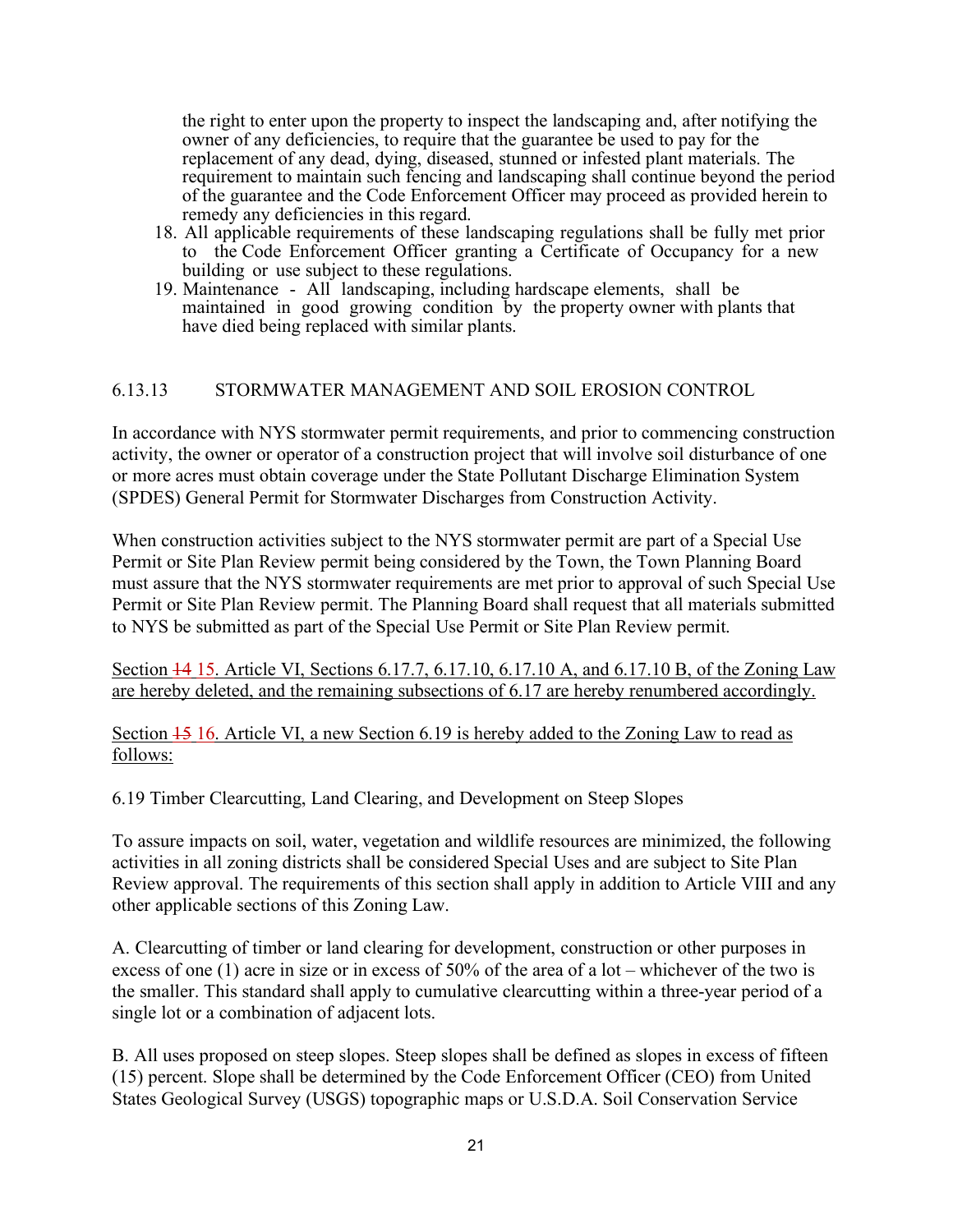maps. In cases where the slope cannot be specifically determined by said means, the Code Enforcement Officer (CEO) shall require the applicant to provide certification from a Professional Engineer or Land Surveyor of the slope in question. Slope shall be measured at the points where any earth will be disturbed or where structures or other improvements are proposed.

#### C. Submission Requirements

Prior to review by the Planning Board, the Code Enforcement Officer shall determine that the following materials have been submitted, as applicable:

1. For Timber Clearcutting:

A. An accurate base map prepared by a Professional Surveyor using two (2) foot contours intervals showing property boundaries, streams, wetlands, extent of vegetative cover, and other significant features such as stone walls and rock outcroppings.

B. A timber-harvesting plan prepared by a professional forester showing haul roads, landing areas and points of ingress/ egress at public roads. C. A description of the planned reclamation of the site to include but not be limited to stabilization, regrading, and surface treatment of roadways and landings; management and diversion of overland water flow; and removal of temporary bridges and culverts.

2. For Land Clearing and Development of Steep Slopes in excess of one acre:

A. An accurate base map prepared by a Professional Surveyor using two (2) foot contours intervals showing property boundaries, streams, wetlands, extent of vegetative cover, areas subject to landslides and other significant features such as stone walls and rock outcroppings.

B. A Stormwater Pollution Prevention Plan in accordance with applicable NYS DEC requirements and in accordance with the performance standards of the NYS Stormwater Design Manual published by DEC.

C. A Grading Plan showing existing and proposed ground surfaces, proposed drainage devices, plans for walls or cribbing, etc. and schedule for completion of work.

3. For Land Clearing activities and Development on Steep Slopes less than one acre in size:

A. An Erosion and Sedimentation Control Plan prepared in accordance with the performance standards of the NYS Stormwater Management Design Manual. The plan shall illustrate those measures to be employed as may be necessary to prevent loss of soil from erosion and to prevent resulting property damage, siltation and contamination of water courses or impoundments.

B. A Grading Plan showing existing and proposed ground surfaces, proposed drainage devices, plans for walls or cribbing, etc. and schedule for completion of work.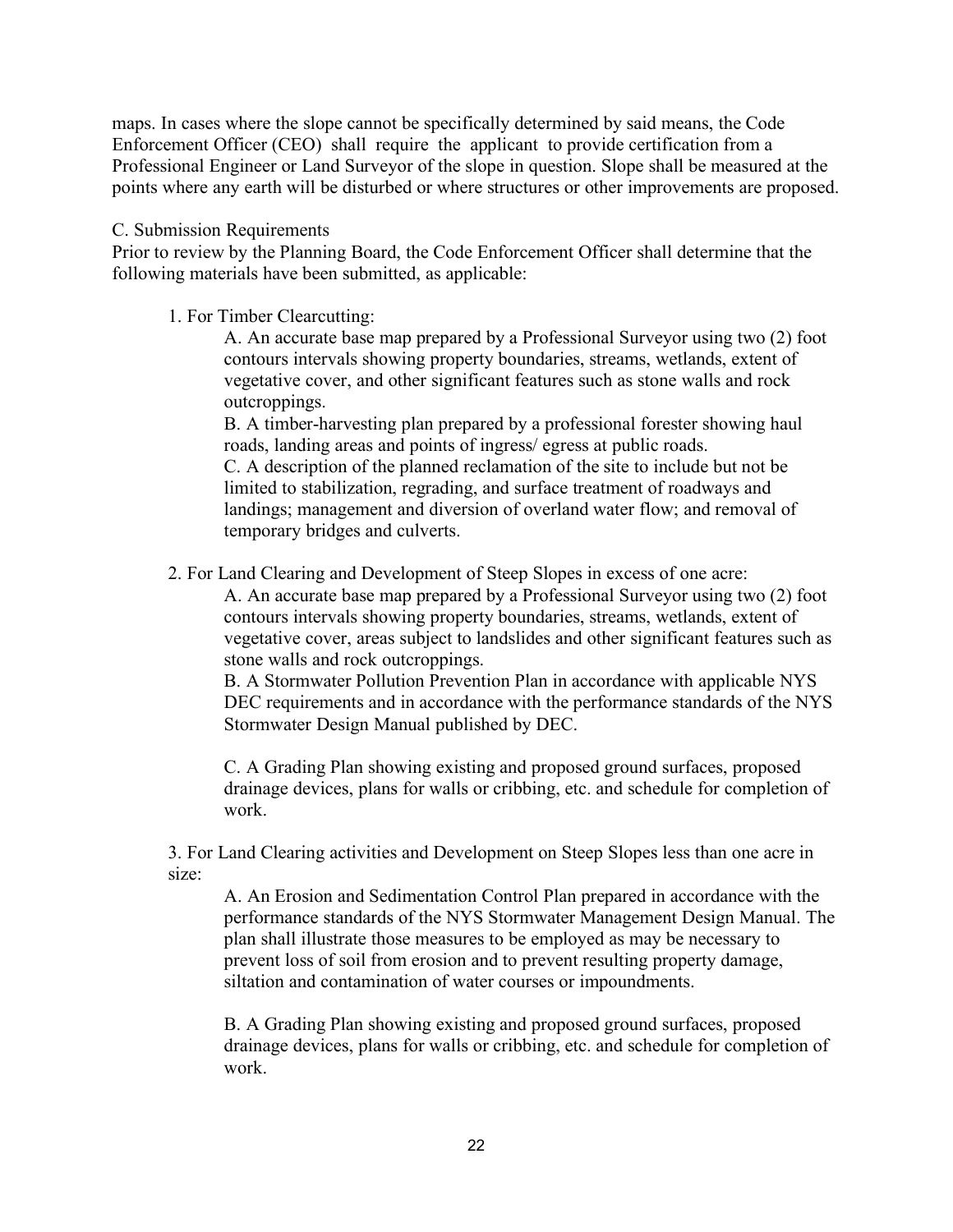#### D. Performance Standards

1. Timber Clearcutting and Land Clearing

A. Stream Buffer - Timber harvesting in that area within one-hundred (100) feet of the normal high water mark of the Delaware River or any stream, shall be of the selective cut method only and not less than fifty percent (50%) of the overhead canopy shall be maintained.

B. Vegetative Buffers – To the extent practicable, retain a minimum of 10% of the site's existing vegetation. Preserved vegetation should be of environmental value for supporting biological diversity or wildlife habitat, maintaining shade, or keeping connections with adjacent biotic communities. Preserved vegetation can also be used to create screening with adjacent properties or enhance building envelopes.

C. Optimal Timing – Whenever possible, clearcutting and land clearing should be conducted during periods when disturbances to soils can be limited. Such periods include when the ground is frozen and snow cover is minimal, or during the warmer season when conditions are dry.

D. Debris Disposal – Excess material is properly handled so as to not create a hazard or nuisance, and care is taken not to induce the spread of invasive species. E. Building Sites - Where building construction is intended or new lots are being created, the site plan, consistent with the goal of protecting the forested character of the river valley, shall designate a specified building envelope within which all construction, including driveways and clearing for other purposes such as lawns shall take place.

F. Activities conducted under this section shall comply, to the extent practicable, with the New York State Forestry Best Management Practices for Water Quality – BMP Field Guide.

G. Impervious surfaces are kept to a minimum.

H. Disturbance of steep slopes is minimized.

I. Stormwater protection measures contain runoff within the site, minimize erosion and sedimentation, and not adversely affect adjacent properties or public roads or facilities.

In its review of plans submitted with timber harvest applications, the Planning Board may seek assistance from a Forester, Professional Engineer, Soil & Water Conservation District Technician, or other qualified professional. The Planning Board shall also consider whether any alterations to elements in the site plan would provide further protection or advantages in minimizing potential adverse impacts or meeting the purposes of this law.

2. Development on Steep Slopes

A. Impervious Surfaces - Impervious surfaces are kept to a minimum

B. Percentage of Disturbance – The disturbance of steep slopes shall be limited to no more than 25% of the area of the total project site; however, if the nature of the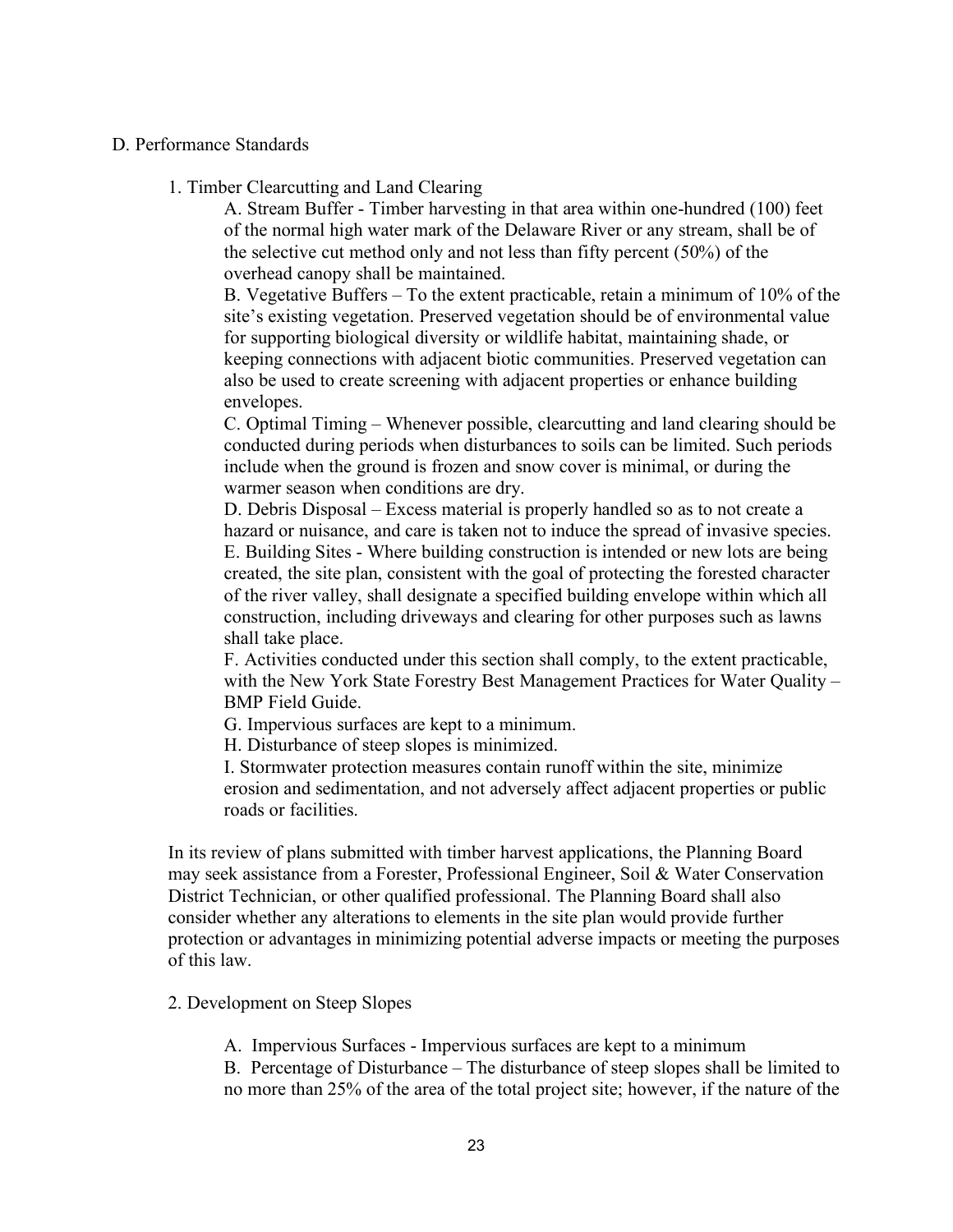site and the project necessitate a greater percentage of disturbance, the project shall be phased and plans shall indicate how the first phase(s) will be reclaimed and protected to a degree satisfactory to the Planning Board before the disturbance associated with the next phase is initiated.

C. Maximum Grade - No finished grade where fill is used shall exceed a fifty (50) percent slope.

D. Erodible Soils - Soils characterized by the Soil Conservation Service as highly susceptible to erosion shall be avoided.

E. Improvements - Roads and utilities shall, to the greatest extent possible, be installed along existing contours.

F. High Water Tables - Any steep slope areas also characterized by seasonal highwater tables shall be avoided.

G. Vegetation and Habitat - Natural vegetation and areas of wildlife habitat shall be preserved to as great a degree as possible.

H. Structures - In cases where structures are proposed, the applicant shall submit plans to the Planning Board detailing how the limitations of slope will be mitigated by the design of the structure(s). Said plans shall be prepared and certified by a Professional Engineer or Registered Architect.

I. Certification - Prior to the issuance of a Certificate of Occupancy the Applicant shall provide to the Code Enforcement Officer (CEO) a certification by a Professional Engineer or Registered Architect that the property has been developed and structures have been constructed in accord with the approved certified plans.

In addition to the above performance standards, the planning board shall determine if the slope disturbance can be effectively mitigated; what the potential impacts on nearby properties are; and whether a reduction in the allowable lot coverage for a specific lot or lots as determined by the Planning Board would alleviate the impact to the sloped area. A determination by the Planning Board that a reduction in lot coverage is necessary to alleviate the impact to the sloped area or nearby properties would need to be agreed upon by the applicant to avoid the requirement to apply for an area variance in accordance with article XI of this zoning law.

Section 16 17. The title of Article VIII of the Zoning Law, "Special Use and Site Plan Review Criteria" is hereby amended to read as follows:

"Special Use Permit and Site Plan Review Criteria"

Section 17 18. Article VIII, 8.1.4 Waiver of Requirements, is hereby amended by adding the following sentence to the end of the existing text:

Additionally, the Planning Board is authorized to waive parking requirements in accordance with 6.12.1.D.

Section 18 19. Article VIII, Section 8.2.5(F) of the Zoning Law is hereby deleted and replaced with the following: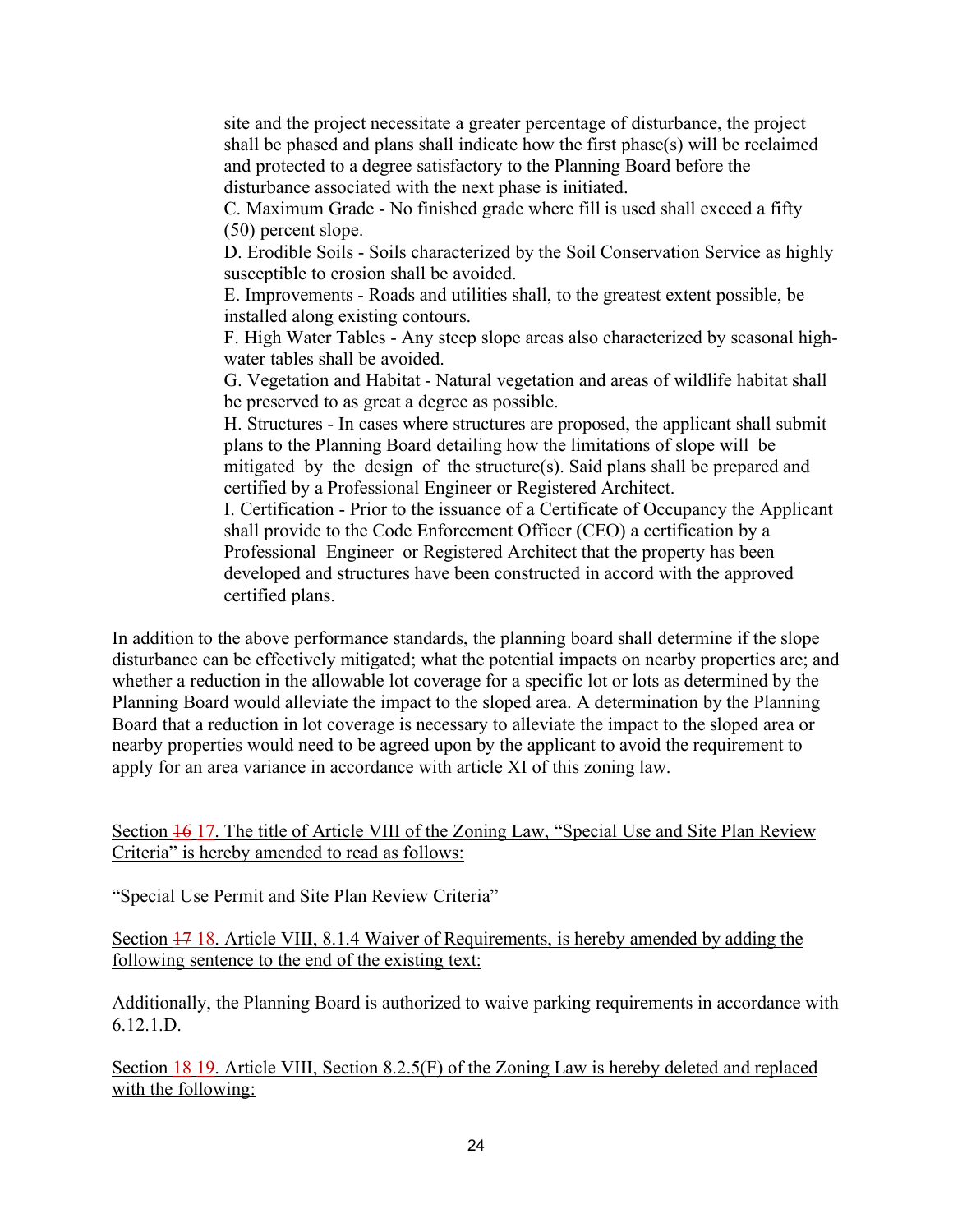F. Sufficiency of protection for wetlands through stormwater and drainage facilities, grading plans, vegetated riparian buffers, or other means;

Section 19 20. Article VIII Subsections 8.2.5 G- L of the Zoning Law are hereby deleted and replaced with new subsections G-M to read as follows:

G. Adequacy of water supply and sewage disposal facilities.

H. Adequacy, type and arrangement of trees, shrubs and other landscaping constituting a visual and/or noise buffer between the Applicant's and adjoining lands, including the maximum retention of existing vegetation.

I. Adequacy of fire lanes and other emergency zones and the provision of fire protection facilities.

J. Special attention to the adequacy and impact of structures, roadways and landscaping in areas with susceptibility to ponding, flooding and/or erosion.

K. The potential for the creation of nuisances such as, but not limited to, noise, vibration, odor and glare.

L. The effect on the value and future development of neighboring properties.

M. Such other factors as may reasonably be related to the health, safety and general welfare of the community.

Section  $\frac{20}{21}$ . Article VIII, Section 8.3.3 D. of the Zoning Law is hereby deleted and replaced with the following:

D. Existing watercourses, and state and federal wetlands (State wetlands are shown on the NYSDEC Environmental Resource Mapper, and Federal wetlands are shown on US Fish and Wildlife Wetlands Mapper);

Section 24 22. The Town of Tusten Subdivision Law, Section 241-14 B. (24) is hereby amended as follows:

"vegetated riparian buffers," is inserted between "slope stabilization sites," and "and stormwater management facilities."

Section 22 23. The Town of Tusten Subdivision Law, Section 241-20 D. is hereby amended to add the following new sentence between the two existing sentences:

The use of vegetative buffers along watercourses and around wetlands is encouraged and may be required by the Planning Board.

Section 23 24. Article XI, Sections 11.0 – 11.5.1 of the Zoning Law are hereby deleted and replaced as follows:

# **ARTICLE XI - APPEALS, VARIANCES AND THE ZONING BOARD OF APPEALS**

# **11.0 ZONING BOARD OF APPEALS**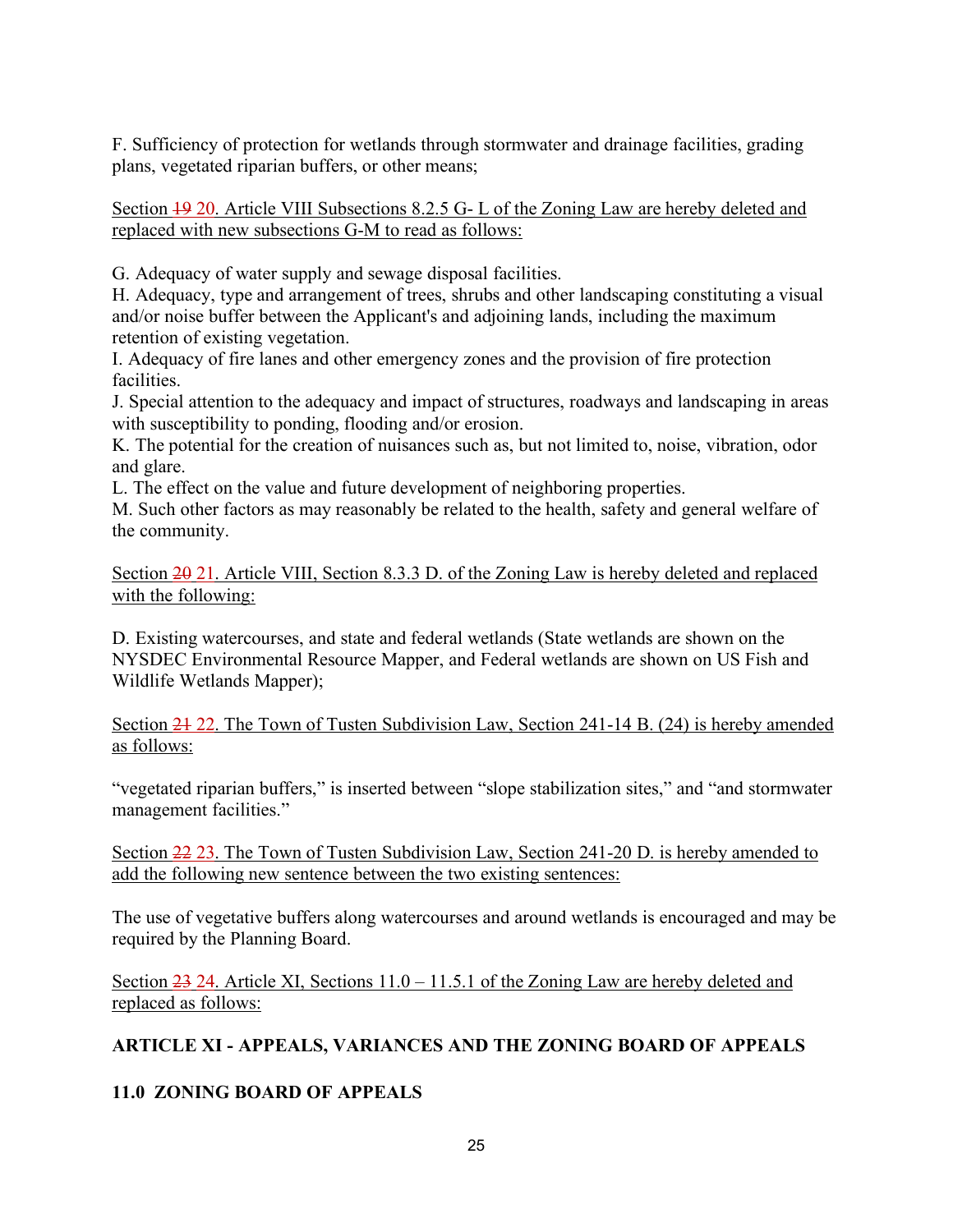Pursuant to § 267, 267-a, and 267-b of New York State Town Law, a Zoning Board of Appeals (ZBA) is hereby established in the TOWN OF TUSTEN. The ZBA shall perform all the duties and have all the powers prescribed by the above sections of Town Law and as herein provided.

### **11.0.1 Membership**

The ZBA shall consist of five (5) members to be appointed by the Town Board, retaining the Board as presently constituted The term of each Board member is five years, staggered so that one member's term expires each year.

### **11.0.2 Vacancies**

Appointments to fill vacancies shall be for the unexpired term of the member or members whose term or terms become vacant. Such appointment to fill vacancies shall be made in the same manner as the original appointment. The ZBA may continue to legally operate while vacancies are waiting to be filled, provided there are enough members to constitute a quorum.

### **11.0.3 Quorum**

Three members of the ZBA shall, regardless of the number of members at a given point in time, be a quorum for purposes of conducting any business. The concurring vote of three (3) of the members of the ZBA shall be necessary to reverse any order, requirement, decision or determination of the enforcement officer or to decide in favor of the appellant any matter upon which it is required to pass under the terms of this Law or to effect any variation of this Law.

#### **11.1 SPECIFIC POWERS AND DUTIES**

The ZBA shall have the powers and duties authorized by the New York State Town Law and shall have the following specific powers and duties:

#### **11.1.1 Orders, Requirements, Decisions, Interpretations, and Determinations**

The ZBA may reverse or affirm, wholly or partly, or may modify the order, requirement, decision, interpretation or determination appealed from and shall make such order, requirement, decision, interpretation or determination as in its opinion ought to have been made in the matter by the administrative official charged with the enforcement of this Zoning Law and to that end shall have all the powers of the administrative official from whose order, requirement, decision, interpretation or determination the appeal is taken.

#### **11.1.2 Area Variances**

The ZBA shall have the power, upon an appeal from a decision or determination of the Code Enforcement Officer (CEO), after public notice and hearing and in accordance with the requirements of law and this Law, to grant area variances as defined herein.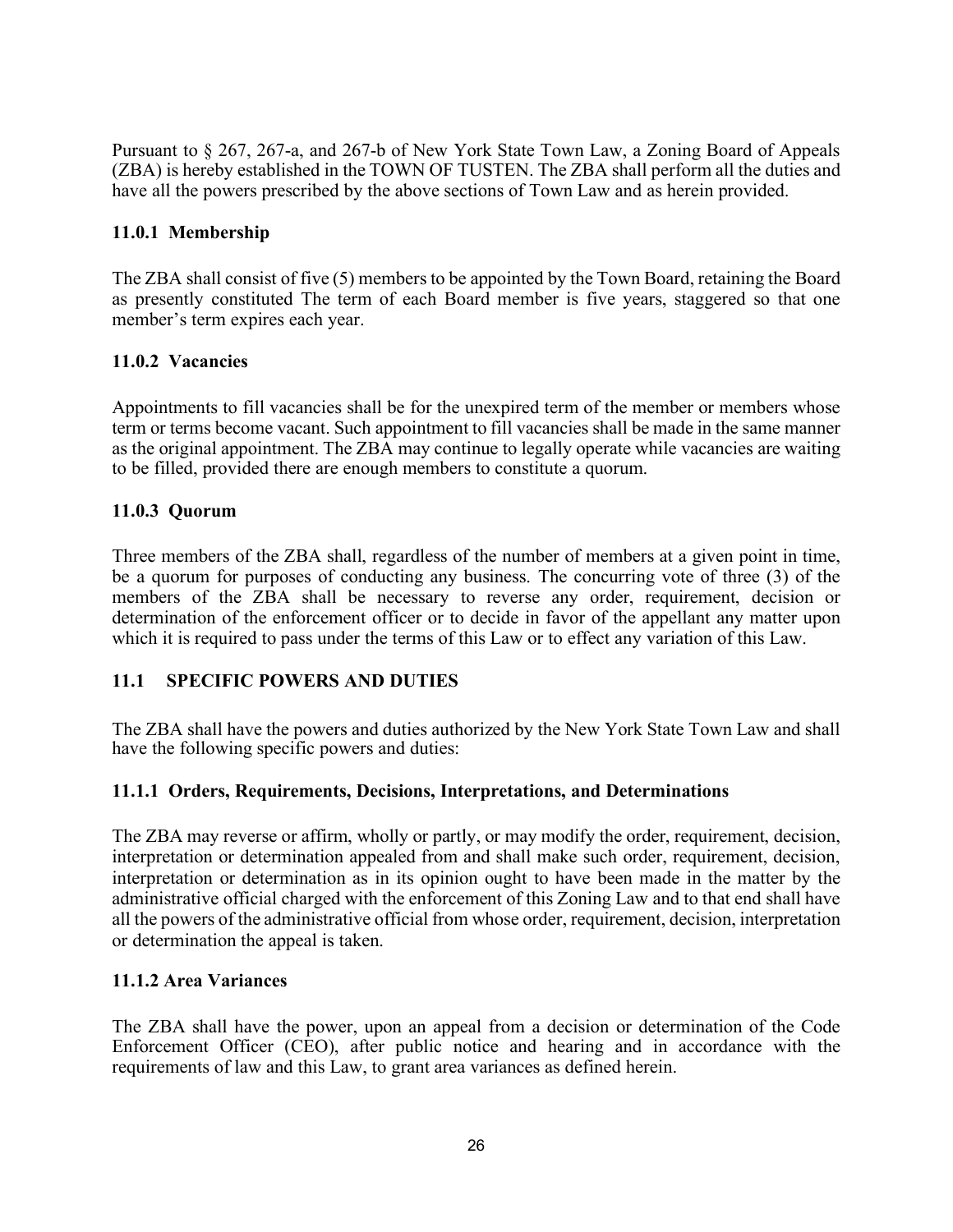Notwithstanding any provision of law to the contrary, where a proposed site plan or subdivision plat contains one or more features which do not comply with the zoning regulations, application may be made to the zoning board of appeals for an area variance without the necessity of a decision or determination of the CEO.

# **11.1.3 Use Variances**

The ZBA shall have the power, upon an appeal from a decision or determination of the CEO, after public notice and hearing and in accordance with the requirements of law and this Law, to grant use variances as defined herein.

# **11.1.4 Interpretations**

The ZBA shall, upon request from or appeal of a decision or determination by the CEO, decide any question involving the interpretation of any provision of this Law, including determination of the exact location of any district boundary if there is uncertainty with respect thereto.

# **11.2 GENERAL PROCEDURES**

The ZBA shall act in strict accordance with the procedure specified by the New York State Town Law and by this Zoning Law. All appeal, variance and interpretation applications made to the ZBA shall be in writing on forms prescribed by the ZBA or provided for herein. Every application shall refer to the specific provision of the Law involved and shall exactly set forth the interpretation that is claimed, the use which is involved or sought, or the details of the variance that is applied for and the grounds on which it is claimed that the variance should be granted, as the case may be. Every decision of the ZBA shall be by resolution, each of which shall contain a record of the findings of the ZBA in the particular case. (General information on the Zoning Boards of Appeals in New York State is available from the NYS Department of State, Division of Local Government Services.)

# **11.3 USE VARIANCES**

# **11.3.1 Use Variances**

The ZBA, on appeal from the decision or determination of the CEO, shall have the power to grant use variances, as defined herein. If the use variance is granted, the developer shall obtain site plan review approval from the Planning Board, if applicable, prior to commencing the use or obtaining a building permit.

# **11.3.2 Required Findings**

No such Use Variance shall be granted by the ZBA without a showing by the applicant that otherwise applicable zoning regulations and restrictions have caused unnecessary hardship. In order to prove such unnecessary hardship the applicant shall demonstrate to the ZBA that for each and every permitted use under the zoning regulations for the particular district where the property is located,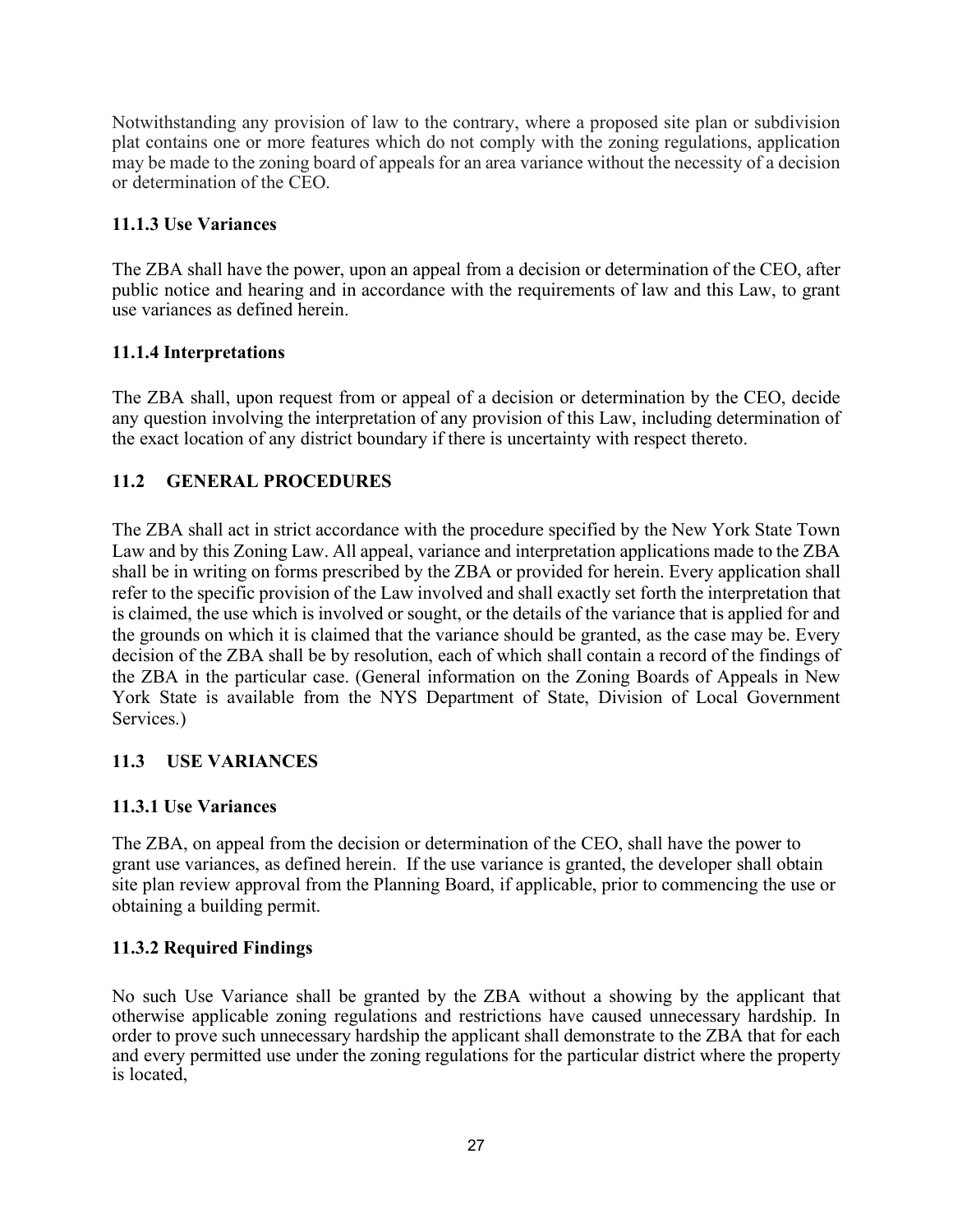- (A)the applicant cannot realize a reasonable return, provided that lack of return is substantial as demonstrated by competent financial evidence;
- (B) that the alleged hardship relating to the property in question is unique, and does not apply to a substantial portion of the district or neighborhood;
- (C) that the requested use variance, if granted, will not alter the essential character of the neighborhood; and
- (D)that the alleged hardship has not been self-created.

### **11.3.2.1 In order to assist the ZBA in making the above findings, the ZBA shall consider the following:**

- (A)Reasonable Rate of Return. In evaluating whether the applicant cannot realize a reasonable rate of return, the ZBA must find that the applicant has clearly demonstrated, by detailed "dollar and cents" proof, the inability to obtain a reasonable return for the entire parcel (and not just the site of the proposed development project, as applicable) and for each and every permitted use in the district (including those uses permitted by Special Use Permit).
- B. Unique Hardship.
	- (B) The ZBA must find that the parcel possesses unique characteristics that distinguish it from other properties in the area.
	- (C) Essential Character of the Neighborhood. In making its determination of whether the proposed development project will alter the essential character of the neighborhood, the ZBA shall consider factors that are of vital importance to the citizens of the Town including: the rural, residential, and historic character of the Town; the irreplaceable recreation and tourism sites, impacts of the use including health, socio-economic, and environmental impacts; and impacts on property values.
	- (D)Self-Created Hardship. For example, the ZBA may find that the applicant suffers from a self-created hardship in the event that the board finds that:
	- (i) The applicant's inability to obtain a reasonable return on the property as a whole results from having paid too much or from a poor investment decision; the applicant previously divided the property and is left with only a portion which suffers from some unique condition for which relief is sought and which did not apply to the parcel as a whole; or when the applicant purchased the property, he or she knew or should have known the property was subject to the zoning restrictions.
	- (ii) The above events are illustrative only and not intended to cover every situation where the ZBA may determine the existence of a self-created hardship.

#### **11.3.3. Additional Submission Requirements**

An application for a Use Variance shall also contain a typewritten narrative explaining what the application is for, and how it meets all of the criteria for a Use Variance, including: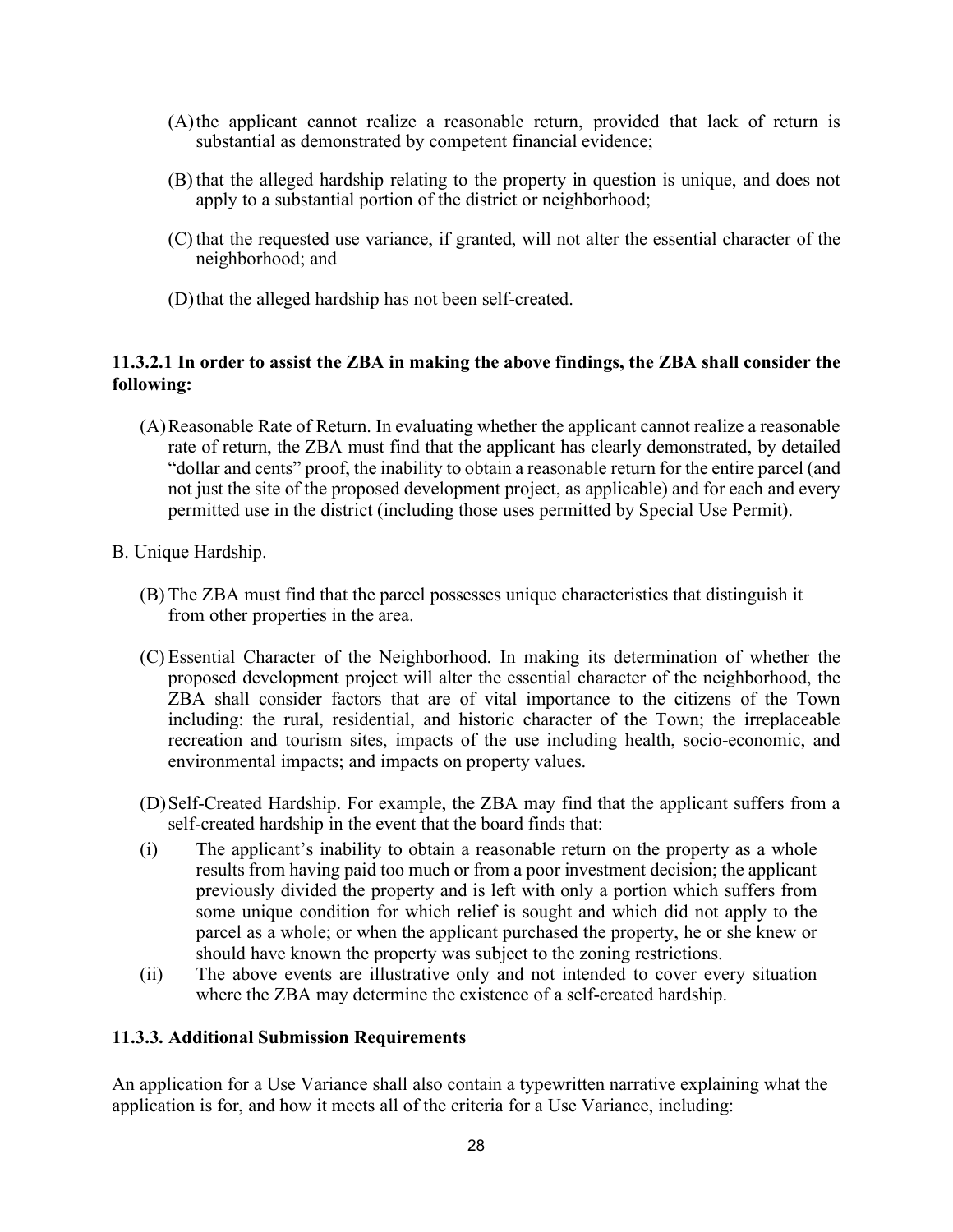(A)Competent Financial Evidence. Competent financial evidence containing reasonable specification of the nature and factual particulars of such claim, and articulating the basis for the applicant's claim, and including, at a minimum (as to the entire parcel of which the proposed project is a part):

- (i) Date of acquisition
- (ii) The purchase price;
- (iii) Present value of the property;
- (iv) The amount of real estate taxes;
- (v) The amount of mortgages or liens and other expenses;
- (vi) The asking price for the property when it had been offered for sale;
- (vii) The costs of demolishing any existing structures on the property;
- (viii) Cost of erecting a new building(s) for each and every permitted use in the zoning district (including uses allowed by Special Use Permit);
- (ix) Efforts to market the property; and
- (x) A schedule of all other property in common ownership at either the date of the enactment of this law or thereafter.

Competent financial evidence must include "dollars and cents proof" such as appraisals, economic studies, and any other evidence supporting the developer's contention that the desired relief is appropriate, including appraisals relating to any alleged diminution of all or substantially all of the fair market value of property. For the purposes of this section, common ownership means all other interests in property either located within the Town or contiguous to the Town that is held by the any of the applicants, whether such ownership is of a legal or equitable interest, in whole or in part, contiguous or not, and whether such property interest is held by any of the applicants through a legal or equitable interest in a(nother) corporation, partnership, trust, business, entity, association, fund, joint venture, or individually.

(B) Unique Nature of the Property. The applicant must provide evidence demonstrating the unique nature of parcel as a whole. The fact that the improvements already existing at the time of the application are old, obsolete, outmoded or in disrepair or the fact that the property is then unimproved shall not be deemed to make the plight of the property unique or to contribute thereto. Exceptional topographic conditions are an example of a factor demonstrating the unique nature of the property.

(C) Alteration of the Essential Character of the Neighborhood. The applicant must demonstrate that the proposed development project will not change the essential character of the neighborhood with regard to physical, economic, social and environmental elements. Adverse impacts to the essential character of the neighborhood include, but are not limited to, decreased quality or increased quantity of storm water runoff, increased soil erosion, increased traffic congestion, decreased road quality, impairment of the scenic or rural character of roads, increased noise, dust, odor and/or glare, reduced wildlife habitat, decreased air quality, decreased water quality, impairment of the viewshed, creation of solid wastes, negative impacts on sustainability efforts, increased social costs, increased emergency response times, negative impacts to public infrastructure, decreased property values, and negative impacts on the health of area residents.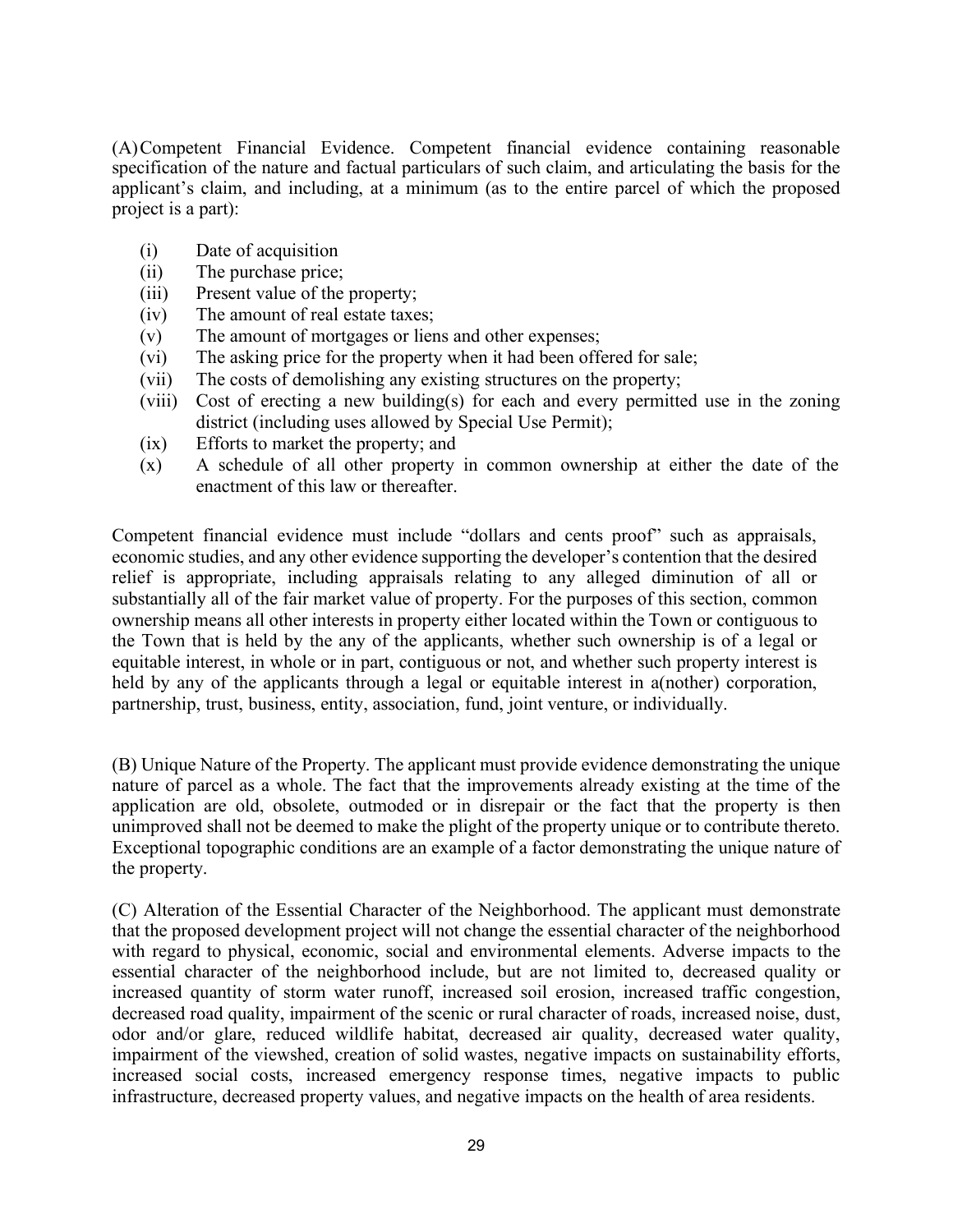(D) Hardship Not Self-Created. The applicant must demonstrate that the hardship is not selfcreated.

# **11.3.4. Minimum Variance**

The ZBA, in the granting of use variances, shall grant the minimum variance that it shall deem necessary and adequate to address the unnecessary hardship proven by the applicant, and at the same time preserve and protect the character of the neighborhood and the health, safety and welfare of the community.

# **11.3.5. Conditions**

The ZBA shall, in the granting use variances, have the authority to impose such reasonable conditions and restrictions as are directly related to and incidental to the proposed use of the property. Such conditions shall be consistent with the spirit and intent of the zoning law, and shall be imposed for the purpose of minimizing any adverse impact such variance may have on the neighborhood or community.

### **11.3.6 Additional Submission Requirements Regarding Appeals or Applications Respecting Explicitly Prohibited Uses**

See Section 11.5.3 of this Law for certain additional submission requirements pertaining to Use Variance Applications Regarding Explicitly Prohibited Uses.

# **11.4 AREA VARIANCES**

# **11.4.1. Area Variances**

The ZBA shall have the power, upon an appeal from a decision or determination of the CEO, to grant Area Variances as defined herein.

# **11.4.2. Required Findings**

Area Variance shall mean the authorization by the ZBA for the use of land in a manner that is not allowed by the dimensional or physical requirements of the applicable zoning regulations. In making its determination, the ZBA shall take into consideration the benefit to the applicant if the Area Variance is granted, and balance this benefit against the detriment to the health, safety and welfare of the neighborhood or community by making such grant. In making such determination the board shall consider each of the following factors:

(A) whether an undesirable change will be produced in the character of the neighborhood or a detriment to nearby properties will be created by the granting of the Area Variance;

(B) whether the benefit sought by the applicant can be achieved by some method, feasible for the applicant to pursue, other than an Area Variance;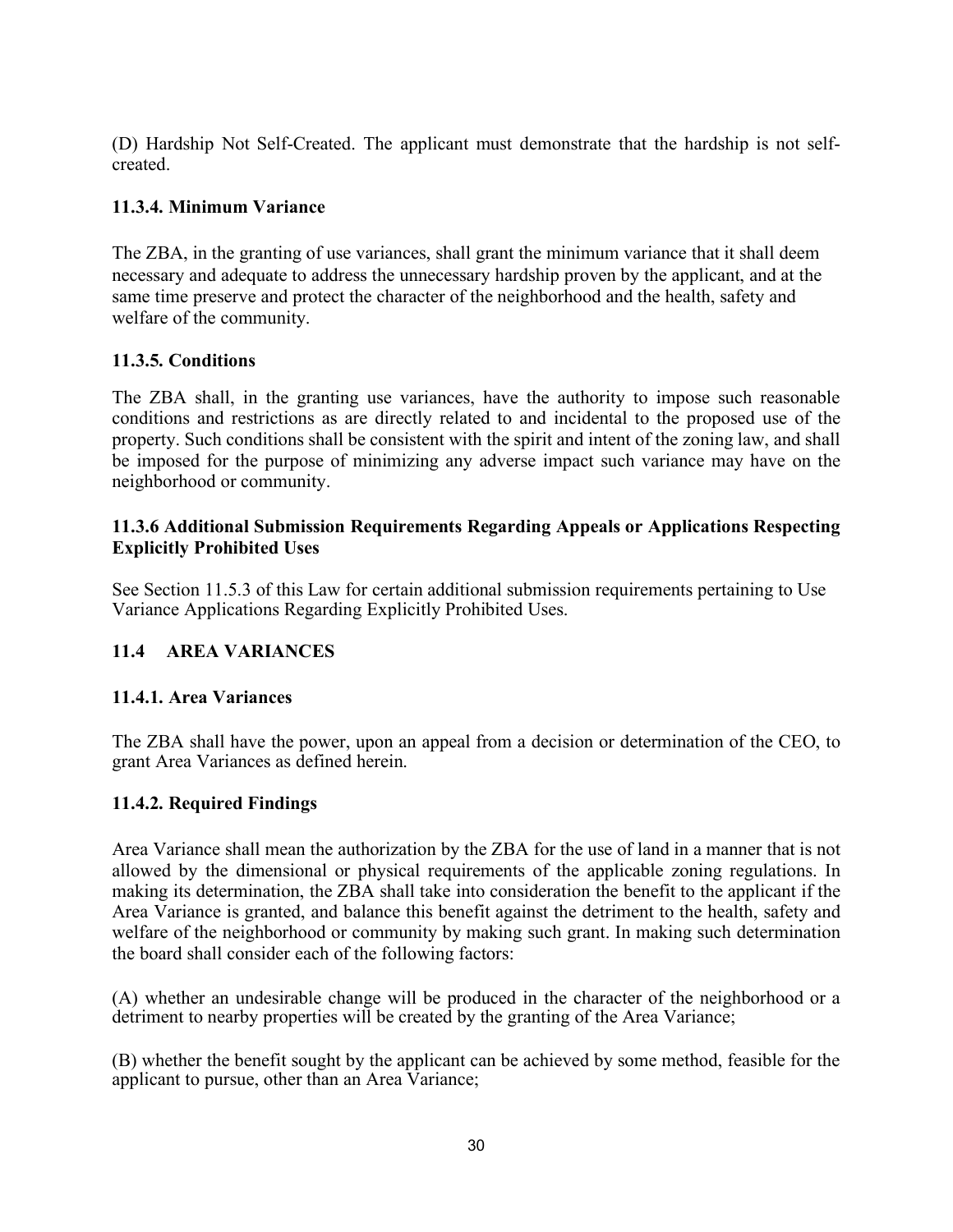(C) whether the requested Area Variance is substantial;

(D) whether the proposed Area Variance will have an adverse effect or impact on the physical or environmental conditions in the neighborhood or district; and

(E) whether the alleged difficulty was self-created; which consideration shall be relevant to the decision of the Board of Zoning Appeals, but which consideration shall not necessarily preclude the granting of the Area Variance.

### **11.4.3. Minimum Variance**

The ZBA, in the granting of Area Variances, shall grant the minimum Area Variance that it shall deem necessary and adequate to address the unnecessary hardship proven by the applicant, and at the same time preserve and protect the character of the neighborhood and the health, safety and welfare of the community.

#### **11.4.4. Additional Submissions**

In addition to the information required for all applications set forth herein, applications for an Area Variance shall contain a typewritten narrative explaining what the application is for, and how the application addresses all of the criteria for an Area Variance.

### **11.4.5. Conditions**

The Zoning Board of Appeals shall, in the granting of Area Variances, have the authority to impose such reasonable conditions and restrictions as are directly related to and incidental to the proposed use of the property. Such conditions shall be consistent with the spirit and intent of this law, and shall be imposed for the purpose of minimizing any adverse impact such Area Variance may have on the neighborhood or community.

# **11.5 GENERAL PROVISIONS APPLICABLE TO VARIANCES AND APPEALS: PROVISIONS APPLICABLE TO EXPLICITLY PROHIBITED USES**

#### **11.5.1. Applications**

Every appeal and application for a Variance shall be in writing and on forms prescribed by the ZBA. Six (6) copies of the appeal or application and supporting documentation shall be filed with the Zoning Officer, accompanied by a fee in the amount set from time to time by resolution of the Town Board.

Section 24 25. A new section is added to Article XII, General Provisions as follows:

#### **12.6 Application and Review Fees**

At the time an application for a site plan review permit, special use permit, variance, or any other permit application specified in this chapter or the Town of Tusten Code, an application fee shall be paid to the Town by the applicant; such fee to be determined from a schedule of fees as adopted